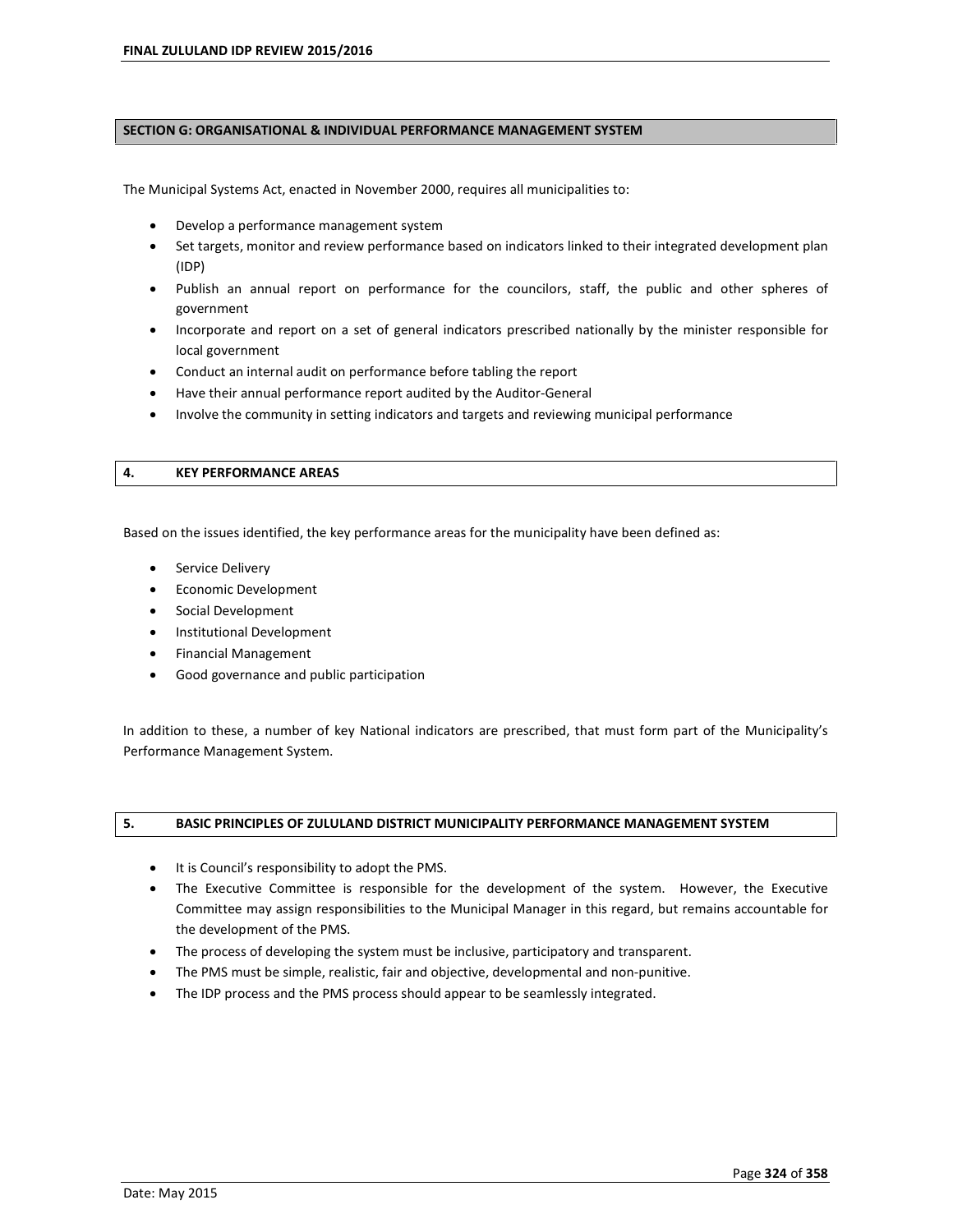#### **6. MUNICIPAL INSTITUTIONAL ARRANGEMENTS**

The municipality has established a project team comprising of the Municipal Manager and head of Departments to facilitate the performance management process within the Municipality. This team is responsible for the drafting, implementation and monitoring of the entire performance process within the Municipality

The Team is responsible for:

- Preparing the organization for change with the objective of reaching a common understanding of performance management within the organization;
- Facilitating the development of the PMS framework; and
- Supporting the organization in the implementation of the PMS framework.

The Zululand District Municipality has an Audit and Risk Management Committee set up in accordance with the prescripts of the Municipal Finance Management Act No. 56 of 2003, section 166. The Committee comprises of two independent members, who are not in the employ of the Zululand District Municipality, nor are they political office bearers.

The Chairperson of the Audit Committee is an independent person who is knowledgeable of the status of the position and has the requisite legal, business and leadership skills. The Committee operates in terms of written terms of reference approved by the municipality's Accounting Officer and Council's Executive Committee, which is in accordance with best practice.

#### **6.1 AUDIT AND RISK MANAGEMENT COMMITTEE**

The Zululand District Municipality has an Audit and Risk Management Committee set up in accordance with the prescripts of the Municipal Finance Management Act No. 56 of 2003, section 166. The Committee comprises of two independent members, who are not in the employ of the Zululand District Municipality, nor are they political office bearers.

The Chairperson of the Audit Committee is an independent person who is knowledgeable of the status of the position and has the requisite legal, business and leadership skills. The Committee operates in terms of written terms of reference approved by the municipalityís Accounting Officer and Councilís Executive Committee, which is in accordance with best practice.

The Committee performs its responsibilities as required in terms of the Municipal Finance Management Act (MFMA), as well as the code of Corporate Governance. The Audit Committee meets a minimum of four (4) times during a financial year. The Following issues are deliberated upon:

- The adequacy, reliability and accuracy of financial reporting and information;
- The activities and effectiveness of internal audit function;
- The accounting and auditing concerns identified as a result of the internal or external audits;
- The effectiveness of the internal control systems;
- Risk Management;
- Compliance with the MFMA and other applicable legislation;
- Performance Management; and
- Reports on forensic investigations.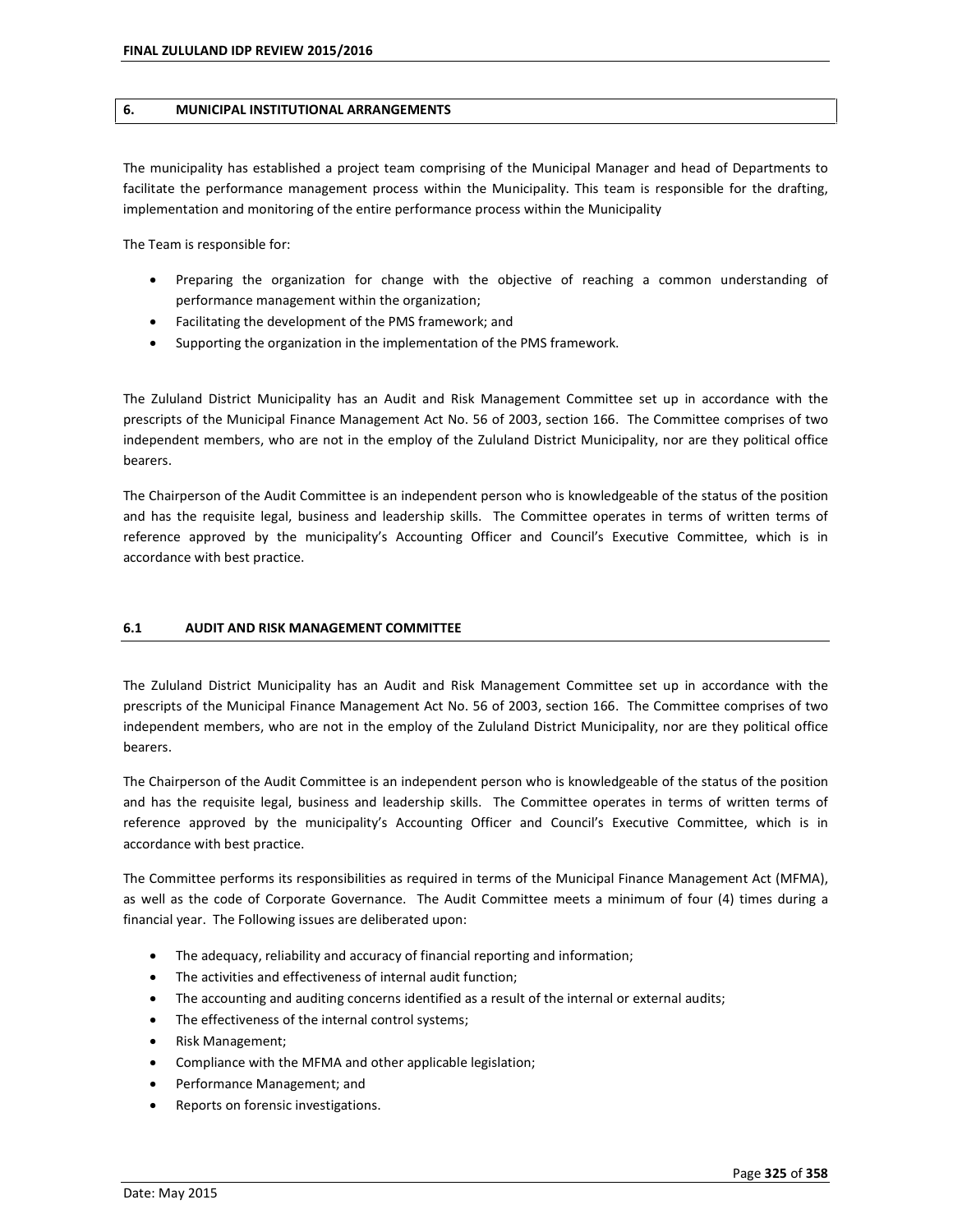#### **6.2 INTERNAL AUDIT**

The Zululand District Municipality has a system of Internal Audit under the control and direction of its Audit and Risk Committee. Based on the results of assurance work carried out by the Internal Audit unit, areas of weakness are identified and addressed. The weaknesses in internal control systems are brought to the attention of management to take corrective measures.

#### **7. THE ZDM PERFORMANCE FRAMEWORK**

Each municipality is required by legislation to develop a performance management framework. The framework should describe how the process of performance planning, monitoring, measurement, review and reporting will happen.

The framework also needs to indicate how the process will be organized and managed, by determining the functions of each role-player in the process.

In terms of Local Government Municipal Planning and Performance Regulations, a system must:

- (a) Comply with all requirements set out in the Municipal Systems Act;
- (b) Demonstrate how it is to operate and be managed from the planning stage up to the stages of performance review and reporting;
- (c) Clarify the roles and responsibilities of each role player, including the local community, in the functioning of the system;
- (d) Clarify the processes of implementing the system within the framework of the integrated development planning process;
- (e) Determine the frequency of reporting and the lines for accountability for performance;
- (f) Relates to the Municipalityís employee performance management process

The Zululand District Municipality Performance Management Framework is a tool used by management to gain a better understanding of the ability of the organization to fulfill its mandate and achieve its goals.

The Zululand District Municipality Performance framework has the following steps:

#### **Table 92: Steps in Preparing the ZDM OPMS**

| <b>RESPONSIBILITY</b>                                  | <b>KEY ACTIONS</b>                                                                      | <b>PARTY(IES)</b><br>RESP.<br><b>FOR</b><br><b>ACTIONING</b> |
|--------------------------------------------------------|-----------------------------------------------------------------------------------------|--------------------------------------------------------------|
| Amendments<br>identified in the<br>revision process    | previous years' amendments to be taken into<br>All<br>consideration in updating the IDP | Council; Exco; MM; HODs                                      |
| Adoption<br>of<br>a<br>process for drafting<br>the IDP | Process adopted to guide the planning, drafting, adoption<br>& review of the IDP        | Council; Exco; MM; HODs                                      |
|                                                        | Constitute ZDM Representative forum as Community<br>Participation structure             | Planning; Depts                                              |
|                                                        | Advertise for Community Participation                                                   | Depts                                                        |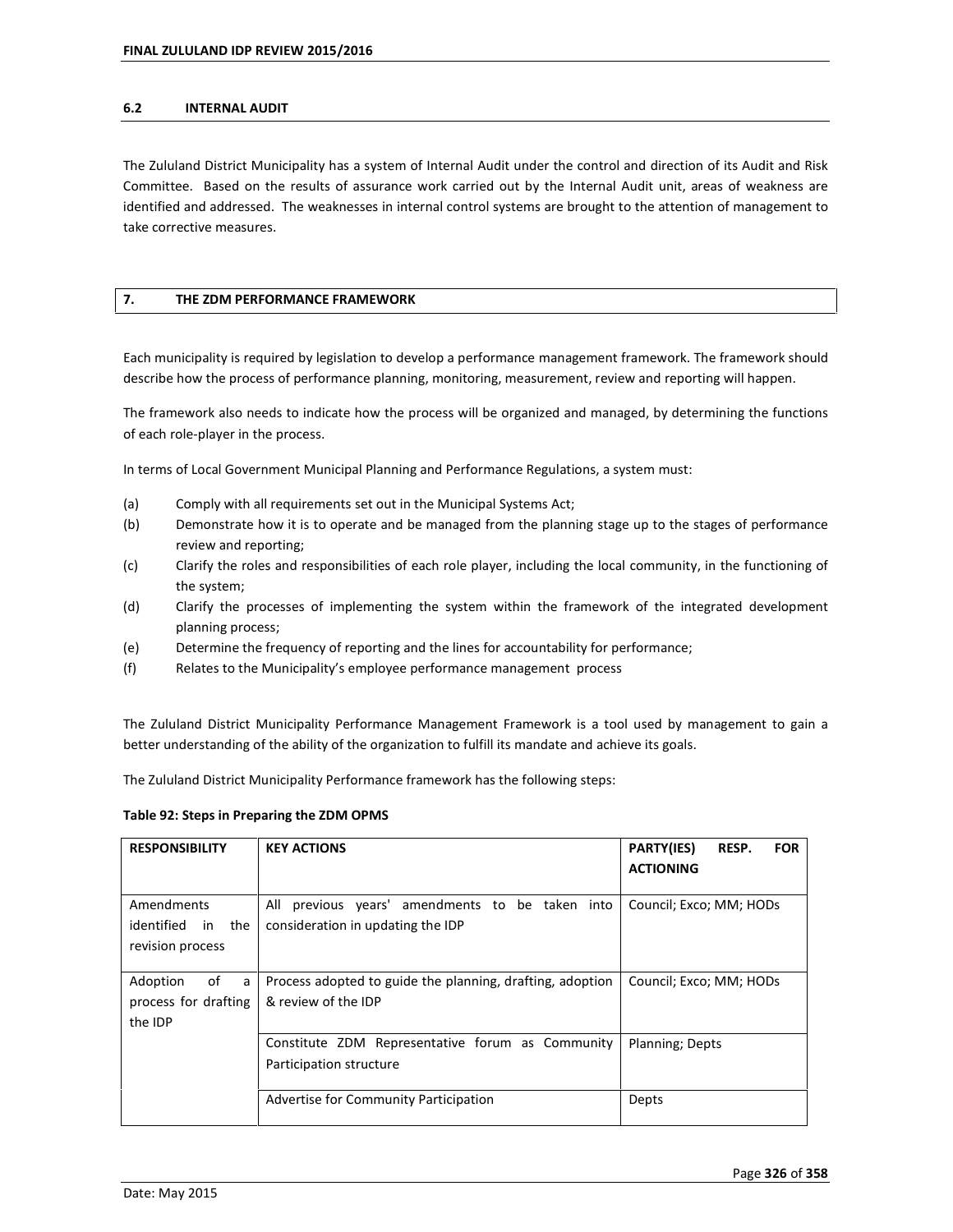| <b>RESPONSIBILITY</b> | <b>KEY ACTIONS</b>                                           | PARTY(IES)<br>RESP.<br><b>FOR</b> |
|-----------------------|--------------------------------------------------------------|-----------------------------------|
|                       |                                                              | <b>ACTIONING</b>                  |
|                       | As part of IDP process, identify key development             | Council; Exco; MM; HODs           |
|                       | challenges                                                   |                                   |
|                       | Arrange for notices and agendas to be distributed at least   | Planning; Depts                   |
|                       | 14 days before the meeting                                   |                                   |
|                       | Document meeting comments and representations and            | Planning; Depts                   |
|                       | include in Performance sheet                                 |                                   |
|                       | Confirm key development priorities                           | Exco; Depts                       |
| Drafting of the IDP   | Exco to delegate responsibility of drafting the IDP, whilst  | Planning                          |
|                       | continuously monitoring it                                   |                                   |
| Adoption<br>of<br>the | Submit draft IDP to Council for adoption                     | Planning                          |
| developed IDP         |                                                              |                                   |
|                       | Community given 21 days to comment on draft prior to         | Planning; Depts                   |
|                       | plan being submitted to Council for adoption                 |                                   |
| Implementation of     | Convene regular meetings with Community to monitor           | Planning; Depts                   |
| the developed IDP     | IDP implementation                                           |                                   |
|                       | Community forum members given 14 days before                 | Planning; Depts                   |
|                       | meetings to allow consultation with their constituencies     |                                   |
|                       | regarding matters to be discussed at the meeting             |                                   |
|                       | Municipality formally adopted the IDP                        | Council; Exco; MM; HODs           |
| Disclose              | MM to submit copy of IDP to the MEC for local Govt           | MM                                |
| requirements of the   | within 10 days of its adoption by Council                    |                                   |
| IDP                   |                                                              |                                   |
|                       | Copy of IDP to MEC must contain : Summary of process         | MМ                                |
|                       | adopted; Statement confirming that IDP development           |                                   |
|                       | process has been complied with and a copy of the             |                                   |
|                       | adopted framework                                            |                                   |
|                       | Municipality to give notice to Public, within 14 days of IDP | Planning; Depts                   |
|                       | adoption and makes copies available for Public inspection    |                                   |
|                       |                                                              |                                   |
|                       | Municipality to publicize, within 14 days of IDP adoption,   | Depts                             |
|                       | a summary of the Plan                                        |                                   |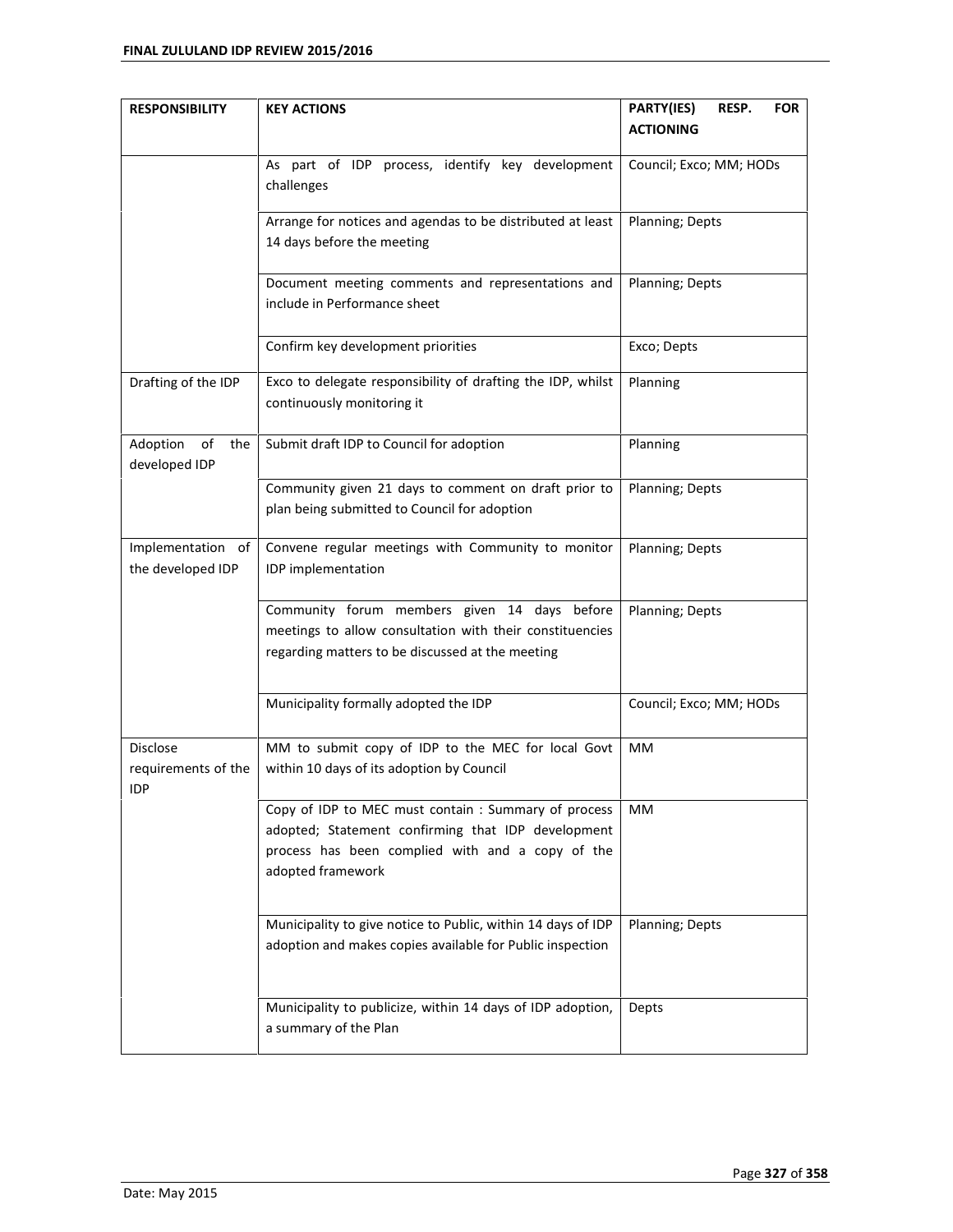| <b>RESPONSIBILITY</b>                            | <b>KEY ACTIONS</b>                                                                                                                                                                        | PARTY(IES)<br>RESP.<br><b>FOR</b><br><b>ACTIONING</b> |
|--------------------------------------------------|-------------------------------------------------------------------------------------------------------------------------------------------------------------------------------------------|-------------------------------------------------------|
| Proposals on the<br>IDP received from<br>the MEC | If proposals received from MEC, proof must be obtained<br>that : 1) IDP has been adjusted if proposals agreed to 2)<br>Reasons have been provided to MEC where proposals not<br>agreed to | Council; Exco; MM; HODs                               |
| Proposals<br>for<br>amending the IDP             | If IDP amended, proof to be held that proposals were<br>introduced by a member or committee of the Council                                                                                | Council; Exco; MM; HODs                               |
| Amending the IDP                                 | Proof must be obtained that notice was given by<br>Municipality to all Council members before amendment<br>adopted                                                                        | Planning                                              |
|                                                  | Proof must be obtained that prior to IDP amendment<br>being adopted, public notice was issued for public<br>comment allowing at least 21 days to comment on the<br>proposed amendment     | Planning; Depts                                       |
|                                                  | Confirmation required that local Municipalities were<br>consulted and that their comments were considered                                                                                 | Planning; Depts                                       |
|                                                  | Proof must be held that the MM submitted copy of<br>subsequent amendment to the MEC for local Govt within<br>10 days of the amendment of the Plan                                         | <b>MM</b>                                             |

| 2. DEVELOPMENT OF A FRAMEWORK FOR THE PMS                                                |                                                                                                                                                         |                                                       |
|------------------------------------------------------------------------------------------|---------------------------------------------------------------------------------------------------------------------------------------------------------|-------------------------------------------------------|
| <b>RESPONSIBILITY</b>                                                                    | <b>KEY ACTIONS</b>                                                                                                                                      | PARTY(IES)<br>RESP.<br><b>FOR</b><br><b>ACTIONING</b> |
| Review<br>of<br>framework for PMS<br>together with PMS<br>under<br>for<br>year<br>review | Municipality review its framework for the PMS together<br>with PMS for year under review                                                                | Dev Planning                                          |
| Development of a<br>framework for the                                                    | Municipality has a documented framework for it s PMS                                                                                                    | Dev Planning                                          |
| <b>PMS</b>                                                                               | Keep minutes of meetings that were convened with<br>Community Forum to consult regarding the development<br>of the framework for the PMS                | Planning; Depts                                       |
|                                                                                          | Community must be given at least 14 days before each<br>meeting to consult their constituencies regarding the<br>matters to be discussed at the meeting | Corporate Serv; Depts                                 |
| Development<br>of                                                                        | Proof that Exco managed the development of the                                                                                                          | Exco                                                  |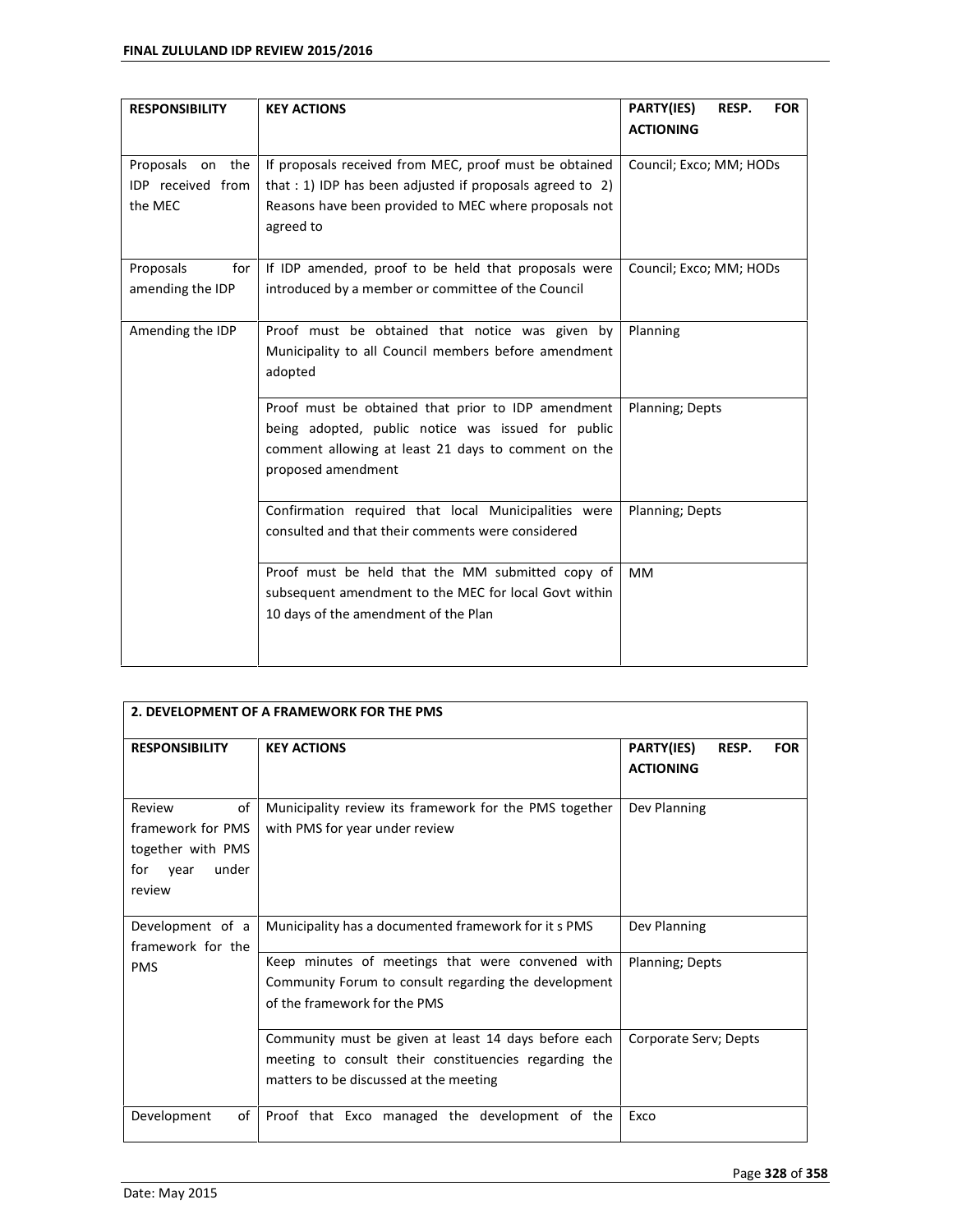|                                                      | 2. DEVELOPMENT OF A FRAMEWORK FOR THE PMS                                                                                                                                                                                                                                                                                                                                                                                  |                                                       |  |
|------------------------------------------------------|----------------------------------------------------------------------------------------------------------------------------------------------------------------------------------------------------------------------------------------------------------------------------------------------------------------------------------------------------------------------------------------------------------------------------|-------------------------------------------------------|--|
| <b>RESPONSIBILITY</b>                                | <b>KEY ACTIONS</b>                                                                                                                                                                                                                                                                                                                                                                                                         | PARTY(IES)<br>RESP.<br><b>FOR</b><br><b>ACTIONING</b> |  |
| the PMS                                              | municipality's PMS                                                                                                                                                                                                                                                                                                                                                                                                         |                                                       |  |
|                                                      | Convene meetings with community forum to consult                                                                                                                                                                                                                                                                                                                                                                           | Planning; Depts                                       |  |
|                                                      | Delegation of responsibilities assigned to the MM by Exco<br>with regard to the development of the PMS in place                                                                                                                                                                                                                                                                                                            | Planning                                              |  |
| Adoption<br>of<br>the<br><b>PMS</b>                  | Proof required that Exco submitted the proposed PMS to<br>Council for adoption                                                                                                                                                                                                                                                                                                                                             | MM; Planning                                          |  |
|                                                      | Proof required that Council adopted the PMS before or at<br>the same time as setting up of KPIs and targets as per IDP                                                                                                                                                                                                                                                                                                     | Exco; Council; MM; HODs                               |  |
| Implementation of<br>the PMS                         | Proof that the municipality did implement the PMS                                                                                                                                                                                                                                                                                                                                                                          | Dev Planning                                          |  |
|                                                      | Proof that the community forum was consulted through<br>regular meetings regarding the implementation of the<br><b>PMS</b>                                                                                                                                                                                                                                                                                                 | Planning; Depts                                       |  |
| Monitoring<br>and<br>review of the PMS               | Proof that the municipality did establish mechanisms to<br>monitor and review its PMS                                                                                                                                                                                                                                                                                                                                      | Planning; Depts                                       |  |
|                                                      | Proof that the municipality does monitor and review its<br><b>PMS</b>                                                                                                                                                                                                                                                                                                                                                      | Dev Planning                                          |  |
|                                                      | Confirm that the community forum was given enough<br>time to consult their constituencies regarding matters to<br>be discussed at meetings                                                                                                                                                                                                                                                                                 | Dev Planning                                          |  |
|                                                      | Proof that the municipality made know internally and to<br>the public, the KPIs and performance targets set by it for<br>the purposes of its PMS                                                                                                                                                                                                                                                                           | Planning; Depts                                       |  |
| Evaluating<br>the<br>framework for the<br><b>PMS</b> | Proof that the PMS framework describes how the<br>municipality's cycle and processes of Performance<br>Planning, Monitoring, Measurement, Review, Reporting<br>and Improvement will be conducted, organized and<br>managed                                                                                                                                                                                                 | Dev Planning                                          |  |
| Evaluating the PMS                                   | Proof that the municipality's PMS shows how it is to<br>operate, clarifies roles and responsibilities of role-players,<br>clarifies system implementation, frequency of reporting<br>accountabilities, relates to the municipality's<br>and<br>employee performance management process, provide a<br>procedure to link PMS to IDP planning process and is<br>devised to serve as an early warning of under-<br>performance | <b>Planning; Depts</b>                                |  |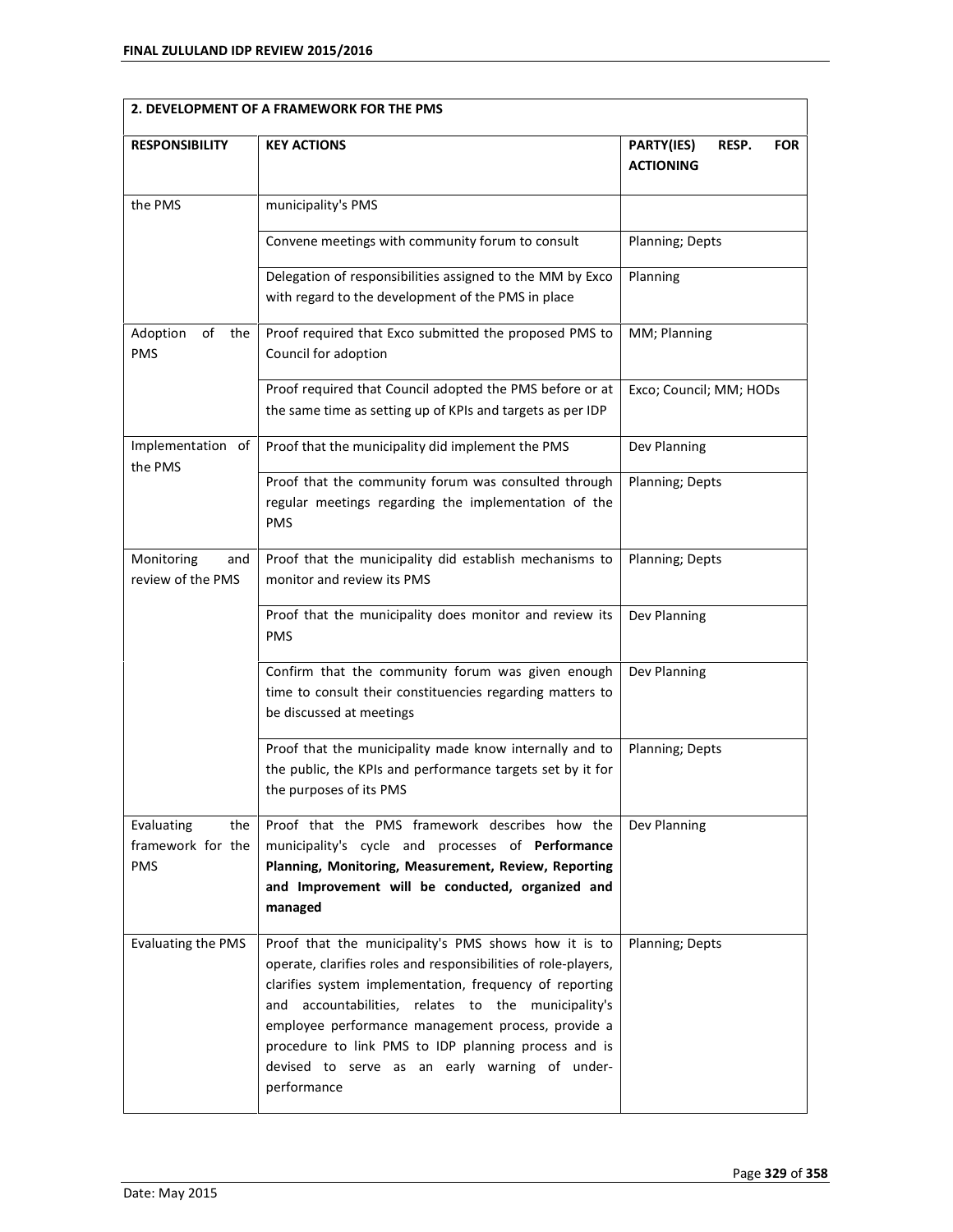| 3. PROCESS FOR SETTING & REVIEWING KPIS                                            |                                                                                                                                                   |                                                       |
|------------------------------------------------------------------------------------|---------------------------------------------------------------------------------------------------------------------------------------------------|-------------------------------------------------------|
| <b>RESPONSIBILITY</b>                                                              | <b>KEY ACTIONS</b>                                                                                                                                | PARTY(IES)<br>RESP.<br><b>FOR</b><br><b>ACTIONING</b> |
| Prescribed process<br>for<br>setting<br>Key<br>Performance<br>Indicators           | Confirmation required that the PMS prescribes a process<br>of setting KPI's                                                                       | Planning; HODs                                        |
| Prescribed process<br>for the Review of<br>the<br>Key<br>Performance<br>Indicators | Confirmation that the PMS prescribes an annual<br>performance review process for the review of KPIs                                               | Planning; HODs                                        |
| Developing KPIs                                                                    | Proof required that the municipality's PMS sets KPIs<br>which are used as a yardstick for measuring performance,<br>including outcomes and impact | Planning; HODs                                        |
|                                                                                    | Proof required that the community through a forum was<br>allowed to participate in the setting of appropriate KPIs<br>for the municipality        | Planning; HODs                                        |
| Reviewing the KPIs                                                                 | Proof that the municipality does review its KPIs on an<br>annual basis in accordance with the PMS's review process                                | Planning; HODs                                        |
| Evaluating the Key<br>Performance<br>Indicators                                    | Proof required that the KPIs are reflected in the IDP of the<br>municipality                                                                      | Planning; HODs                                        |
|                                                                                    | Ensure that KPIs set include the general national KPIs<br>prescribed according to Regulation 10                                                   | Dev Planning                                          |
|                                                                                    | Include KPIs for all municipal entities and Service<br>Providers with whom the municipality has entered into a<br>service delivery agreement      | Planning; HODs                                        |

| <b>4. PROCESS FOR SETTING PERFORMANCE TARGETS</b>                 |                                                                                                |                                                              |  |
|-------------------------------------------------------------------|------------------------------------------------------------------------------------------------|--------------------------------------------------------------|--|
| <b>RESPONSIBILITY</b>                                             | <b>KEY ACTIONS</b>                                                                             | <b>PARTY(IES)</b><br>RESP.<br><b>FOR</b><br><b>ACTIONING</b> |  |
| Prescribed<br>process<br>for<br>setting<br>Performance<br>targets | Confirmation that the municipality's PMS prescribes<br>process for setting performance targets | Planning; MM; HODs                                           |  |
| Setting                                                           | Ensure performance targets are set in terms of the PMS                                         | Planning; MM; HODs                                           |  |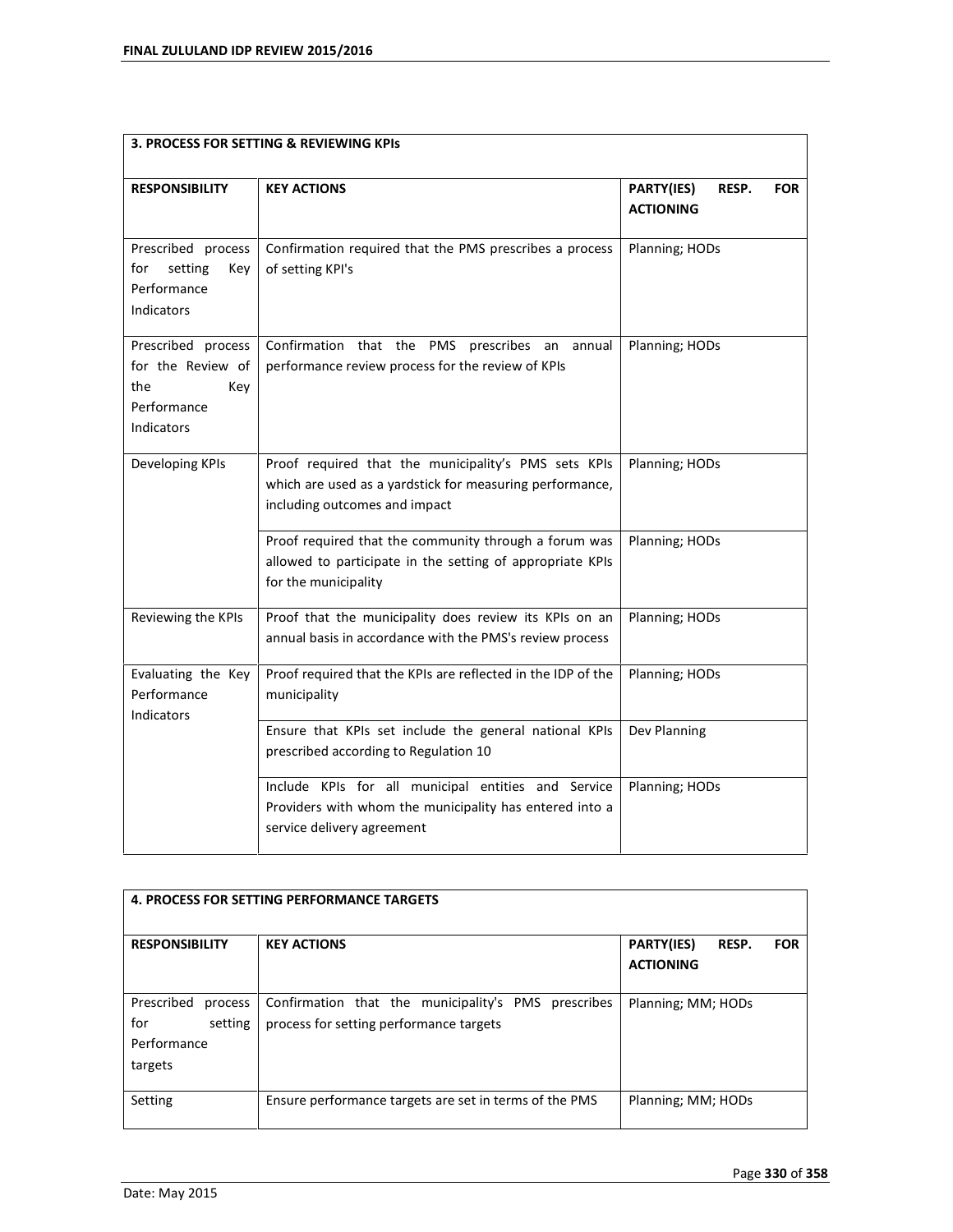|                                  | <b>4. PROCESS FOR SETTING PERFORMANCE TARGETS</b>                                                                                                                                                    |                                                       |
|----------------------------------|------------------------------------------------------------------------------------------------------------------------------------------------------------------------------------------------------|-------------------------------------------------------|
| <b>RESPONSIBILITY</b>            | <b>KEY ACTIONS</b>                                                                                                                                                                                   | PARTY(IES)<br><b>FOR</b><br>RESP.<br><b>ACTIONING</b> |
| Performance<br>targets           | Ensure that Community involvement was sought in<br>setting Performance targets for the municipality                                                                                                  | Planning; Depts                                       |
|                                  | If the IDP and subsequently the KPIs were amended,<br>confirm that performance targets were also amended in<br>accordance with the amendments of the KPIs                                            | Planning; Depts                                       |
| Evaluating<br>the<br>Performance | Proof that targets were set for each of the KPIS                                                                                                                                                     | Planning; Depts                                       |
| targets                          | Ensure that the performance targets are practical and<br>realistic and measure the efficiency, effectiveness, quality<br>and impact of the performance of the municipality and its<br>constituencies | Planning; Depts                                       |

| 5. TRACK PERFORMANCE OF STAFF AND SERVICE PROVIDERS                                               |                                                                                                                                                           |                                                       |
|---------------------------------------------------------------------------------------------------|-----------------------------------------------------------------------------------------------------------------------------------------------------------|-------------------------------------------------------|
| <b>RESPONSIBILITY</b>                                                                             | <b>KEY ACTIONS</b>                                                                                                                                        | PARTY(IES)<br>RESP.<br><b>FOR</b><br><b>ACTIONING</b> |
| Framework to track<br>the performance of<br>staff and Service<br>Providers of the<br>Municipality | Confirmation that the municipality has a framework in<br>terms of its PMS to track performance of staff and Service<br>Providers                          | Planning; Depts                                       |
| Service<br>delivery<br>process                                                                    | Ensure that all municipal staff reported in accordance<br>with their lines of accountability and at the required<br>intervals                             | MM; HOD's                                             |
|                                                                                                   | Proof that each service provider has reported to the<br>municipality in accordance with their responsibilities and<br>at the required reporting intervals | HOD's                                                 |
|                                                                                                   | Ensure that resource allocation to service providers is in<br>accordance with the municipality's development priorities<br>and objectives                 | HOD's                                                 |
| Evaluating<br>the<br>framework for the<br>tracking<br>of<br>the<br>performance of the             | Proof required that the framework<br>has<br>clarified<br>breakdown of performance targets at all levels of the<br>organization                            | HOD's                                                 |
| municipality's staff<br>and<br>service                                                            | Ensure that the framework clarifies the lines of<br>accountability within the municipality and the intervals<br>for reporting thereto (Staff & SPs)       | MM; HOD's                                             |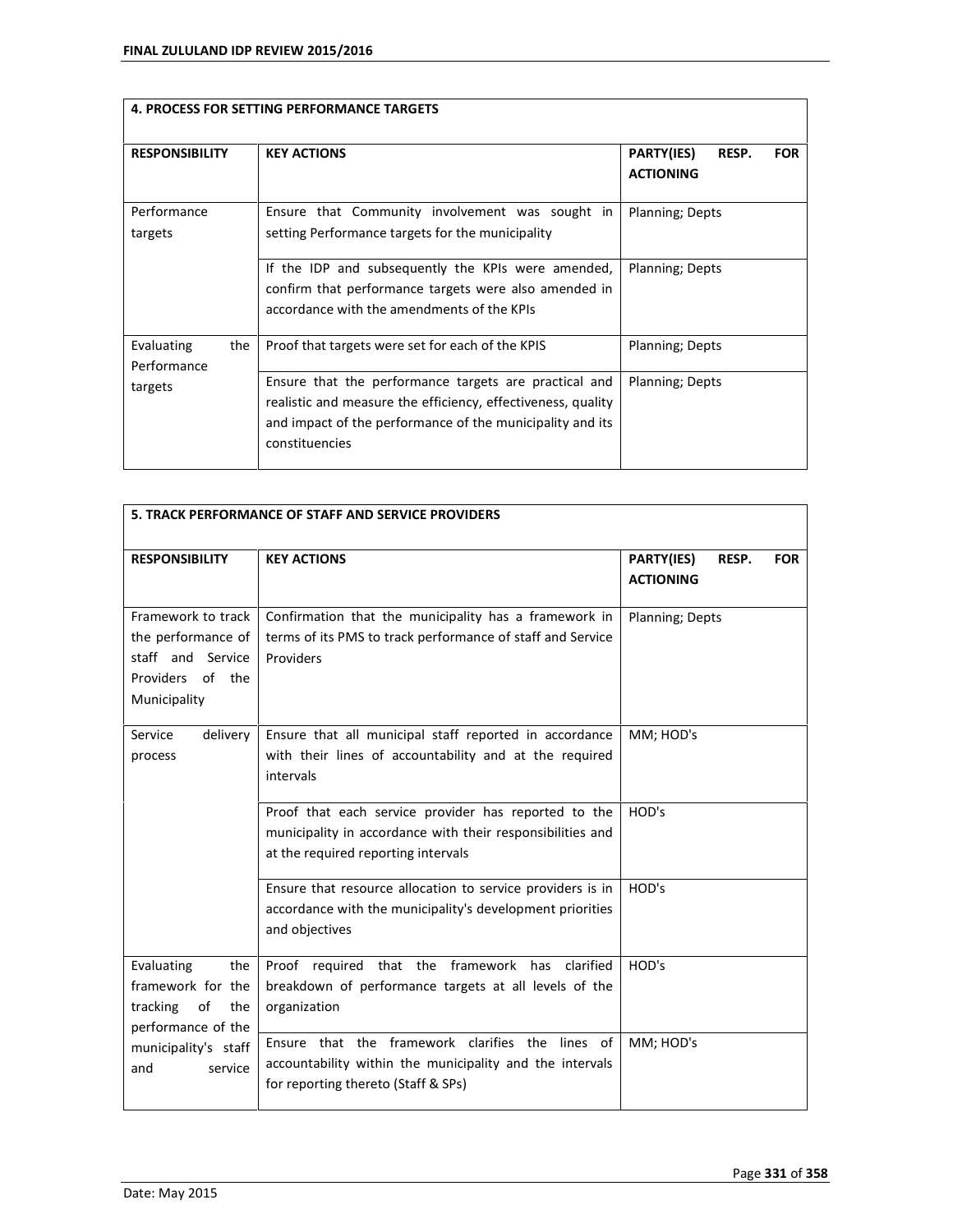| <b>RESPONSIBILITY</b> | <b>KEY ACTIONS</b>                                                                                                           | PARTY(IES)<br><b>ACTIONING</b> | RESP. | <b>FOR</b> |
|-----------------------|------------------------------------------------------------------------------------------------------------------------------|--------------------------------|-------|------------|
| providers             | Ensure that framework clarifies methods for tracking<br>performance of municipality's staff and that of Service<br>Providers | HOD's                          |       |            |

| <b>6. DEVELOPMENT OF A MONITORING FRAMEWORK</b>   |                                                                                                                                                                                                                                                                                                                                                                                       |                                                       |  |
|---------------------------------------------------|---------------------------------------------------------------------------------------------------------------------------------------------------------------------------------------------------------------------------------------------------------------------------------------------------------------------------------------------------------------------------------------|-------------------------------------------------------|--|
| <b>RESPONSIBILITY</b>                             | <b>KEY ACTIONS</b>                                                                                                                                                                                                                                                                                                                                                                    | PARTY(IES)<br>RESP.<br><b>FOR</b><br><b>ACTIONING</b> |  |
| Monitoring<br>framework                           | Ensure that the municipality has, as part of its PMS, a<br>monitoring framework                                                                                                                                                                                                                                                                                                       | Exco; Council; MM; HODs                               |  |
| Development<br>of<br>a<br>monitoring<br>framework | Proof that the municipality developed its monitoring<br>framework after consultation with some form of<br>Community forum                                                                                                                                                                                                                                                             | Planning; Depts                                       |  |
|                                                   | Where Forum was used, proof required that notice was<br>given at least 14 days prior to each meeting, giving them a<br>chance to consult with their constituencies                                                                                                                                                                                                                    | Planning; Depts                                       |  |
| Performance<br>Monitoring                         | Proof that the monitoring of municipality's and service<br>providers' performance are monitored in accordance with<br>the monitoring framework                                                                                                                                                                                                                                        | Planning; Depts                                       |  |
|                                                   | Proof required that performance of staff and that of<br>service providers is monitored on an ongoing basis<br>throughout the financial year                                                                                                                                                                                                                                           | MM; Exco; Council; HODs                               |  |
|                                                   | under-performance<br>Where<br>detected,<br>proof<br>that<br>corrective measures were taken                                                                                                                                                                                                                                                                                            | MM; Exco; Council; HODs                               |  |
| Evaluating<br>the<br>monitoring<br>framework      | Confirm that the monitoring framework identifies roles of<br>role-players in monitoring, collecting and analysing data;<br>allocating tasks and gathering data; determines what data<br>to be collected, how data is to be collected, stored,<br>verified and analysed; gives timeframes for the data<br>collection, times for report submissions and how they are<br>to be submitted | Depts                                                 |  |
|                                                   | Confirmation that the framework provides for corrective<br>measures where under-performance has been identified                                                                                                                                                                                                                                                                       | MM; HODs                                              |  |
|                                                   | There must be reporting to Council at least twice a year                                                                                                                                                                                                                                                                                                                              | MM                                                    |  |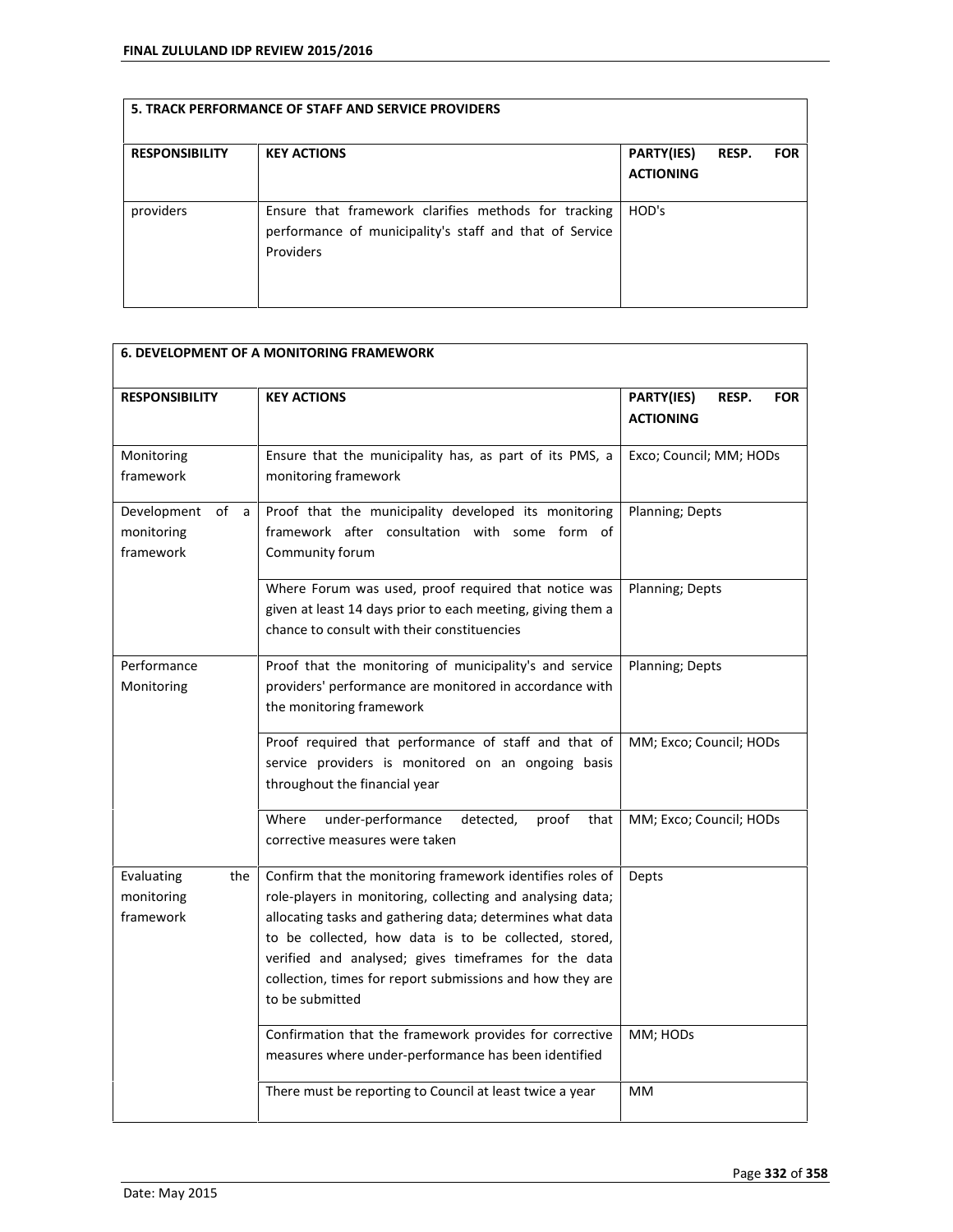| 7. INTERNAL CONTROLS                                        |                                                                                                                                                                                                                                                                                                                                                                                                                |                                                       |
|-------------------------------------------------------------|----------------------------------------------------------------------------------------------------------------------------------------------------------------------------------------------------------------------------------------------------------------------------------------------------------------------------------------------------------------------------------------------------------------|-------------------------------------------------------|
| <b>RESPONSIBILITY</b>                                       | <b>KEY ACTIONS</b>                                                                                                                                                                                                                                                                                                                                                                                             | PARTY(IES)<br>RESP.<br><b>FOR</b><br><b>ACTIONING</b> |
| Internal control                                            | Ensure that the municipality has, as part of its internal<br>control, an Internal Audit Activity                                                                                                                                                                                                                                                                                                               | CFO                                                   |
|                                                             | Ensure that a Performance Audit Committee has been set                                                                                                                                                                                                                                                                                                                                                         | Depts                                                 |
| Internal<br>control<br>exercised                            | Proof that the Audit Committee performs continuous<br>1) Functionality of the<br>audits assessing :<br><b>PMS</b><br>Compliance of the PMS with<br>2)<br>Systems<br>Act<br>3) The extent to which measurements are reliable<br>measures of the municipality's performance against KPIs                                                                                                                         | Depts                                                 |
|                                                             | Ensure that Performance Audit Committee has at least 3<br>members                                                                                                                                                                                                                                                                                                                                              | Depts                                                 |
|                                                             | Ensure majority of Committee members are not involved<br>as councilor or employee of the municipality, with at least<br>1 member being a PMS expert                                                                                                                                                                                                                                                            | Depts                                                 |
|                                                             | Performance Audit committee to submit at least 2 Audit<br>reports to Council during the financial year                                                                                                                                                                                                                                                                                                         | Planning                                              |
| Characteristics of the<br>Performance<br>Audit<br>Committee | The Committee must have unrestricted access to records<br>deemed necessary for it to perform its duties; it may also<br>request any relevant person to attend its meetings to<br>provide information considered important/relevant; it<br>may liaise directly with Council/MM or internal and<br>external auditors; it may also investigate any matter it<br>deems necessary for the performance of its audits | Depts                                                 |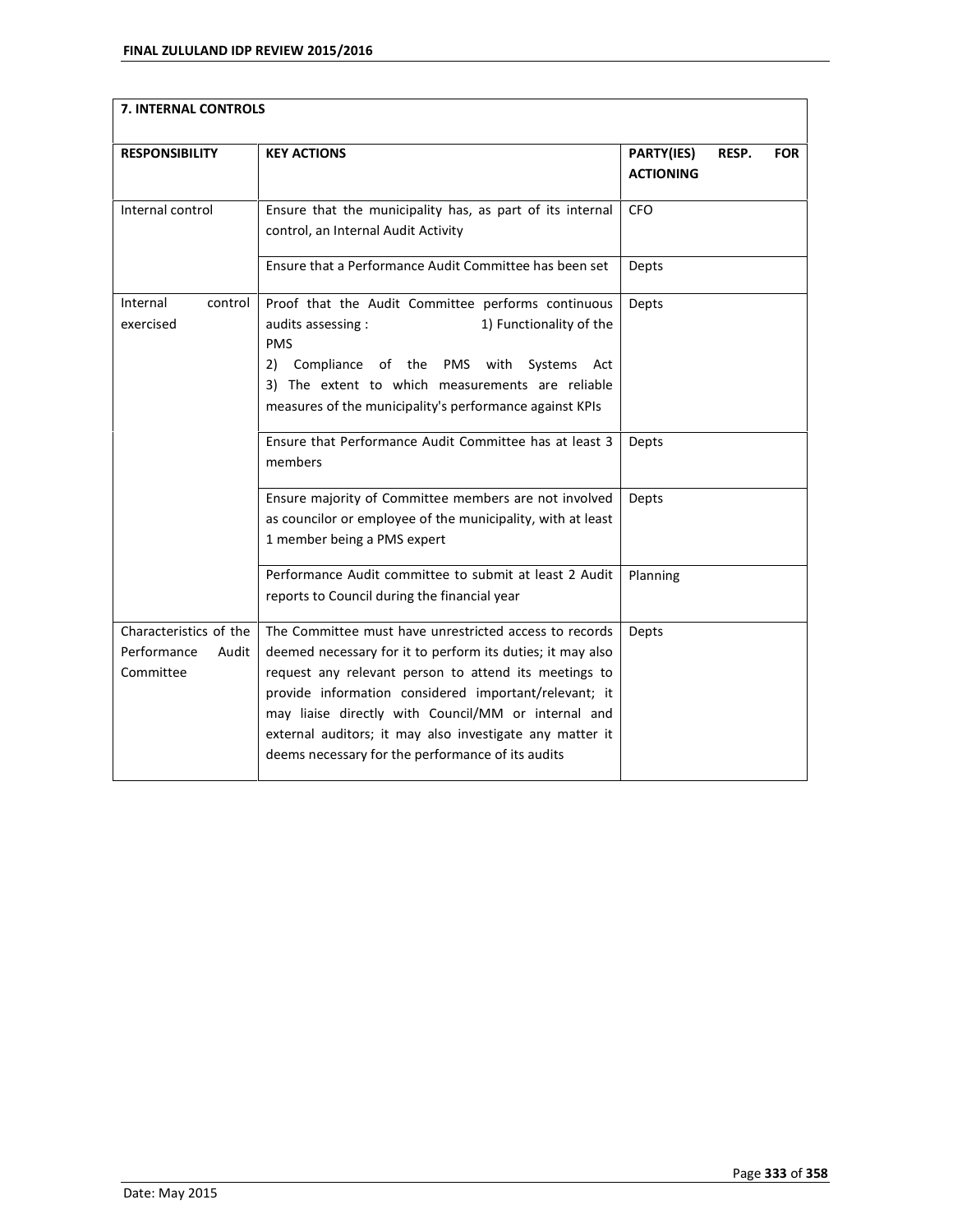# **8. ANNUAL PERFORMANCE REPORT FOR THE COUNCIL (2013/2014)**

| Prog<br><b>Driver</b> | Objective                                     | Indicator                                                                                                                       | Actual<br><b>Progress</b> | <b>Score</b> | $1 - Not$<br>Acceptable | 3 - Effective<br>2 - Partially<br><b>Achieved</b> |            | $4 -$<br>Performance<br>Significantly<br>above<br><b>Expectations</b> | 5 - Outstanding<br>Performance |
|-----------------------|-----------------------------------------------|---------------------------------------------------------------------------------------------------------------------------------|---------------------------|--------------|-------------------------|---------------------------------------------------|------------|-----------------------------------------------------------------------|--------------------------------|
|                       | <b>National KPA: Basic Service Delivery</b>   |                                                                                                                                 |                           |              |                         |                                                   |            |                                                                       |                                |
| HOD (P)               | Review and<br>facilitate the<br>District WSDP | Approved WSDP plan                                                                                                              | 29/05/2014                | 5            | 31/07/2014              | 15/07/2014                                        | 30/06/2014 | 15/06/2014                                                            | 01/06/2014                     |
| HOD (TS)              | Provide free basic<br>water                   | Percentage of households<br>with access to basic level<br>of water (as per WSDP)<br>(Reticulation-new<br>household connections) | 68.47                     | 3            | 64.82                   | 65.62                                             | 66.52      | 67.47                                                                 | 68.47                          |
| HOD (TS)              | Improve access to<br>free water               | Percentage of households<br>earning less than R1100<br>pm with access to free<br>water (Note:<br>Rudimentary)                   | 70.72                     | 4            | 64.20                   | 66.07                                             | 66.48      | 68.55                                                                 | 70.72                          |
| HOD (TS)              | Improve water<br>quality                      | Number of water quality<br>tests as per the approved<br>strategy                                                                | 1936.00                   | 5            | 1816.00                 | 1826.00                                           | 1836.00    | 1846.00                                                               | 1856.00                        |
| HOD (TS)              | Provide free basic<br>sanitation<br>services  | Percentage of households<br>with access to basic level<br>of sanitation (as per<br>WSDP)                                        | 69.70                     | 5            | 66.37                   | 66.97                                             | 67.67      | 68.47                                                                 | 69.37                          |
| HOD (TS)              | Improve access to<br>free sanitation          | Percentage of households<br>earning less than R1100<br>pm with access to free<br>basic sanitation                               | 69.70                     | 5            | 66.37                   | 66.97                                             | 67.67      | 68.47                                                                 | 69.37                          |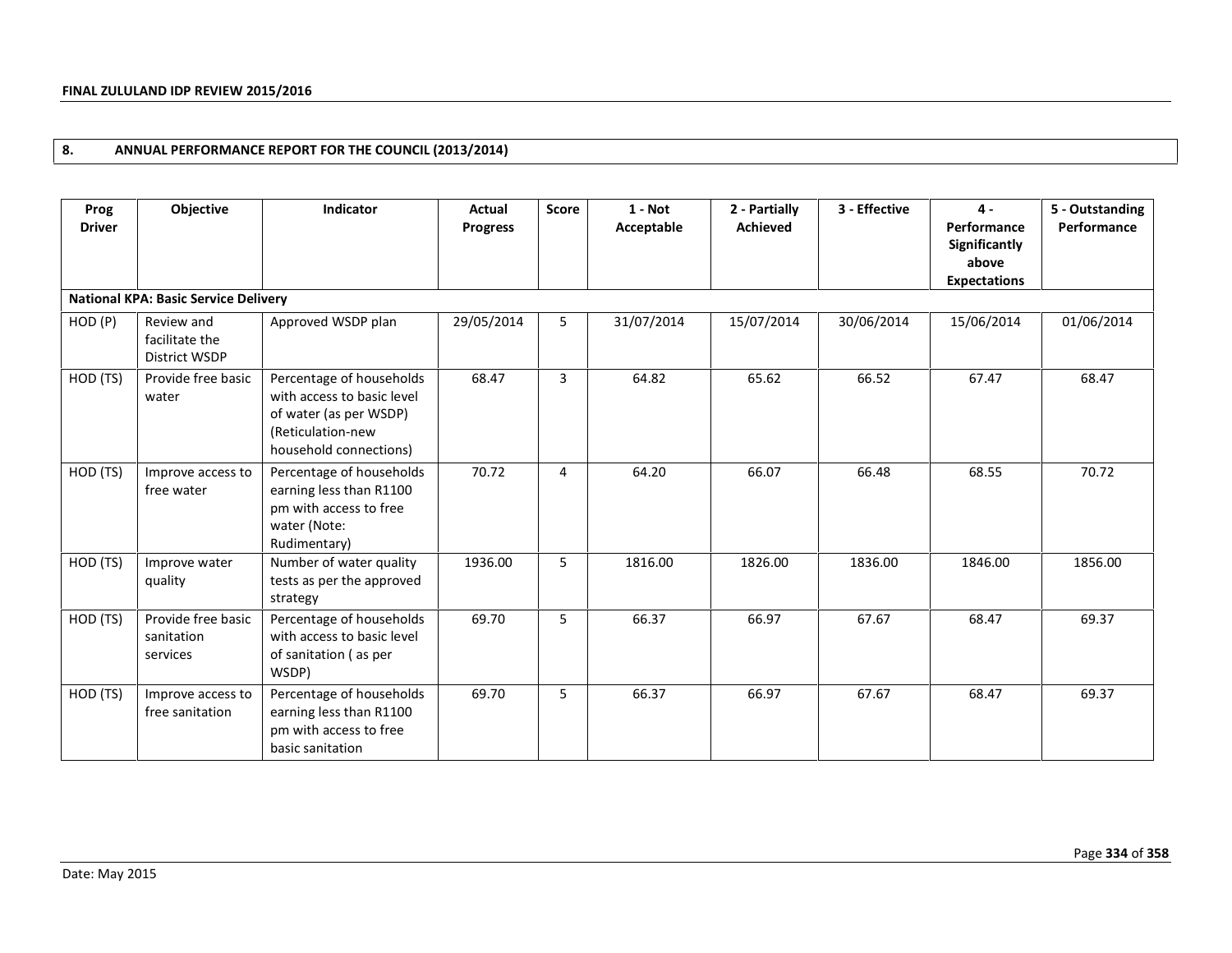| Prog                                                | Objective                                                                  | Indicator                                                             | Actual          | <b>Score</b> | $1 - Not$                                     | 2 - Partially                                    | 3 - Effective                                        | $4 -$                                                        | 5 - Outstanding                                      |
|-----------------------------------------------------|----------------------------------------------------------------------------|-----------------------------------------------------------------------|-----------------|--------------|-----------------------------------------------|--------------------------------------------------|------------------------------------------------------|--------------------------------------------------------------|------------------------------------------------------|
| <b>Driver</b>                                       |                                                                            |                                                                       | <b>Progress</b> |              | Acceptable                                    | Achieved                                         |                                                      | Performance<br>Significantly<br>above<br><b>Expectations</b> | Performance                                          |
| HOD (P)                                             | Ensure that<br>legislated water<br>policies are<br>reviewed and<br>updated | Approved identified water<br>bylaws                                   | 02/06/2014      | 4            | 31/07/2014                                    | 15/07/2014                                       | 30/06/2014                                           | 15/06/2014                                                   | 01/06/2014                                           |
| HOD (P)                                             | Ensure that<br>legislated water<br>policies are<br>reviewed and<br>updated | Approved identified water<br>policies                                 | 02/06/2014      | 4            | 31/07/2014                                    | 15/07/2014                                       | 30/06/2014                                           | 15/06/2014                                                   | 01/06/2014                                           |
| HOD (P)                                             | Effectively<br>monitor WSP's                                               | Number of WSP Meetings<br>scheduled                                   | 12.00           | 5            | 2.00                                          | 5.00                                             | 8.00                                                 | 10.00                                                        | 12.00                                                |
| HOD (TS)                                            | Implement<br>effective<br><b>Customer Care</b>                             | Notification of community<br>on planned water supply<br>interruptions | 72.00 hr        | 5            | 12.00 hr                                      | 24.00 hr                                         | 48.00 hr                                             | 60.00 hr                                                     | 72.00 hr                                             |
| HOD (TS)                                            | Effectively utilise<br>MIG allocation                                      | % of MIG grant funds<br>spent on approved<br>projects                 | 100.00 %        | 5            | 96.00%                                        | 98.00%                                           | 100.00 %                                             | 100.00%                                                      | 100.00%                                              |
| <b>HOD</b><br>(CS)HOD<br>(F) HOD<br>(P) HOD<br>(TS) | Maximise the<br>implementation<br>of IDP identified<br>projects            | Capital budget actually<br>spent on identified<br>projects            | 98.25%          | 5            | 80.00%                                        | 90.00%                                           | 100.00 %                                             | 100.00%                                                      | 100.00%                                              |
| HOD (Co)                                            | Effective<br>coordination of<br>DM plan<br>implementation                  | Disaster management<br>forum meeting held by<br>specified date        | 21/05/2014      | 3            | 2 meetings held<br>by this date<br>30/05/2014 | 3 meetings<br>held by this<br>date<br>30/05/2014 | all 4 meetings<br>held by this<br>date<br>30/05/2014 | all 4 meetings<br>held by this<br>date<br>15/05/2014         | all 4 meetings<br>held by this<br>date<br>01/05/2014 |
| HOD (Co)                                            | Create awareness<br>of hazards and<br>disasters                            | Number of DM awareness<br>campaigns scheduled per<br>quarter          | 16.00           | 5            | 4.00                                          | 6.00                                             | 10.00                                                | 12.00                                                        | 14.00                                                |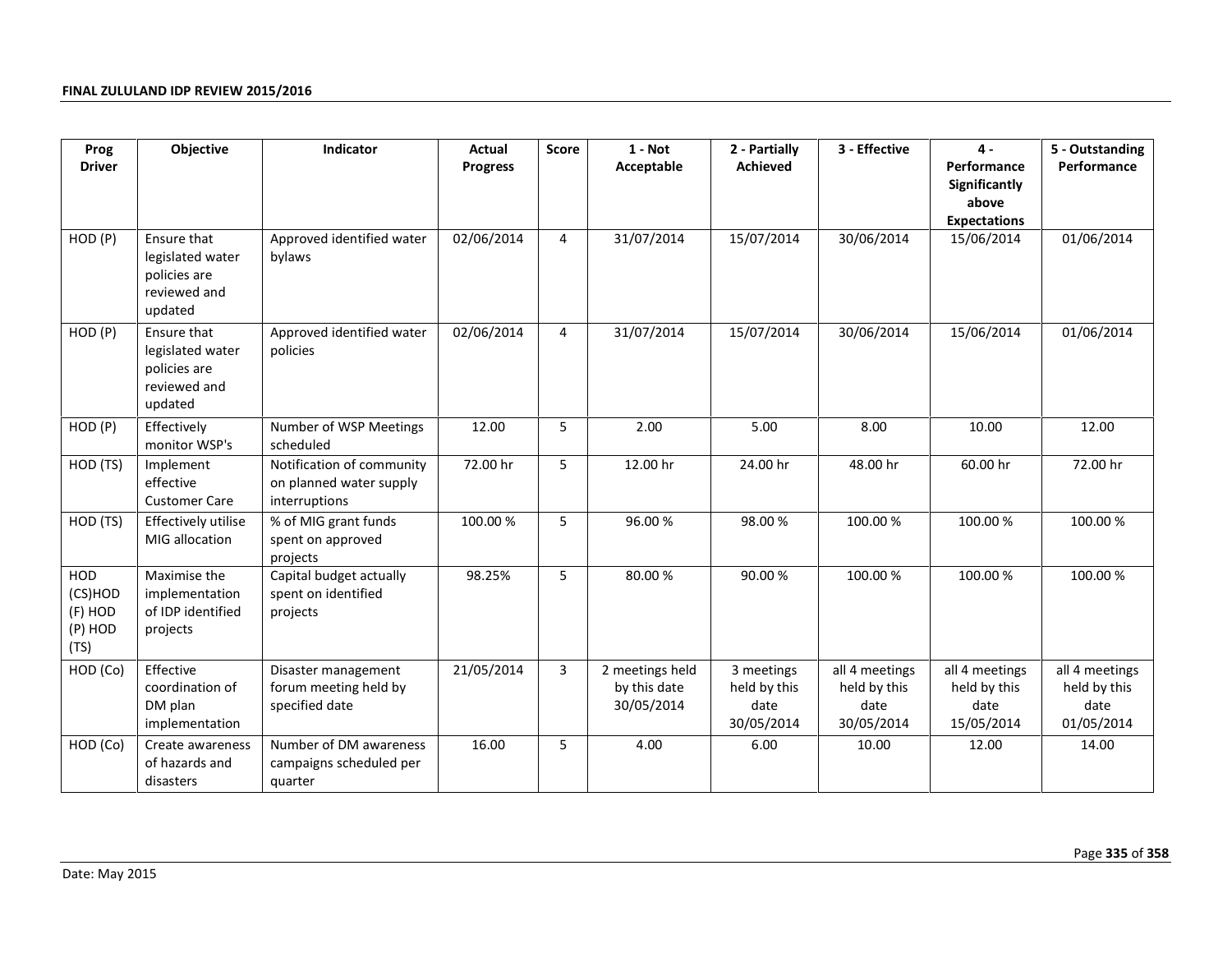| Prog          | Objective<br>Indicator<br>$1 - Not$<br>Actual<br>2 - Partially<br><b>Score</b>                           |                                                             | 3 - Effective   | $4 -$ | 5 - Outstanding |                |                |                                                                     |                       |
|---------------|----------------------------------------------------------------------------------------------------------|-------------------------------------------------------------|-----------------|-------|-----------------|----------------|----------------|---------------------------------------------------------------------|-----------------------|
| <b>Driver</b> |                                                                                                          |                                                             | <b>Progress</b> |       | Acceptable      | Achieved       |                | Performance<br><b>Significantly</b><br>above<br><b>Expectations</b> | Performance           |
| HOD (Co)      | Review and<br>facilitate the<br>district Disaster<br>Management plan                                     | Approved DM Plan                                            | 27/03/2014      | 5     | 31/07/2014      | 15/07/2014     | 30/06/2014     | 15/06/2014                                                          | 01/06/2014            |
| HOD (Co)      | Review and<br>facilitate the<br>Municipal airport<br>management plan                                     | Airport plan submitted to<br>MM by specified date           | 23/05/2014      | 5     | 31/07/2014      | 15/07/2014     | 30/06/2014     | 15/06/2014                                                          | 01/06/2014            |
| HOD (Co)      | Review and<br>facilitate the<br>Municipal airport<br>management plan                                     | Implement identified<br>activities from the airport<br>plan | 100.00 %        | 5     | 80.00%          | 90.00%         | 100.00 %       | 100.00 %                                                            | 100.00 %              |
|               |                                                                                                          | National KPA: Municipal Financial viability and management  |                 |       |                 |                |                |                                                                     |                       |
| HOD (F)       | Improve revenue<br>collection                                                                            | Outstanding service<br>debtors recovery rate to<br>revenue  | 0.20            | 5     | 0.48            | 0.32           | 0.25           | 0.23                                                                | 0.20                  |
| HOD (F)       | Improve supply<br>chain application                                                                      | Number of successfull<br>appeals                            | 0.00            | 5     | 0.00            | 0.00           | 0.00           | 0.00                                                                | 0.00                  |
| HOD (F)       | Process payments<br>in time                                                                              | Processing time of<br>invoices                              | $15.00$ day(s)  | 4     | $60.00$ day(s)  | $45.00$ day(s) | $30.00$ day(s) | $15.00$ day(s)                                                      | $7.00 \text{ day(s)}$ |
| HOD (F)       | Complete and<br>submit accurate<br>annual financial<br>statements                                        | Review and submit<br><b>Financial Statements</b>            | 31/08/2013      | 3     | 30/10/2013      | 15/10/2013     | 31/08/2013     | 24/08/2013                                                          | 15/08/2013            |
| HOD (F)       | Complete and<br>submit accurate<br>annual financial<br>statements within<br>the specified time<br>period | Unqualified audit opinion                                   | Unqualified     | 5     | Qualified       | Qualified      | Unqualified    | Unqualified                                                         | Unqualified           |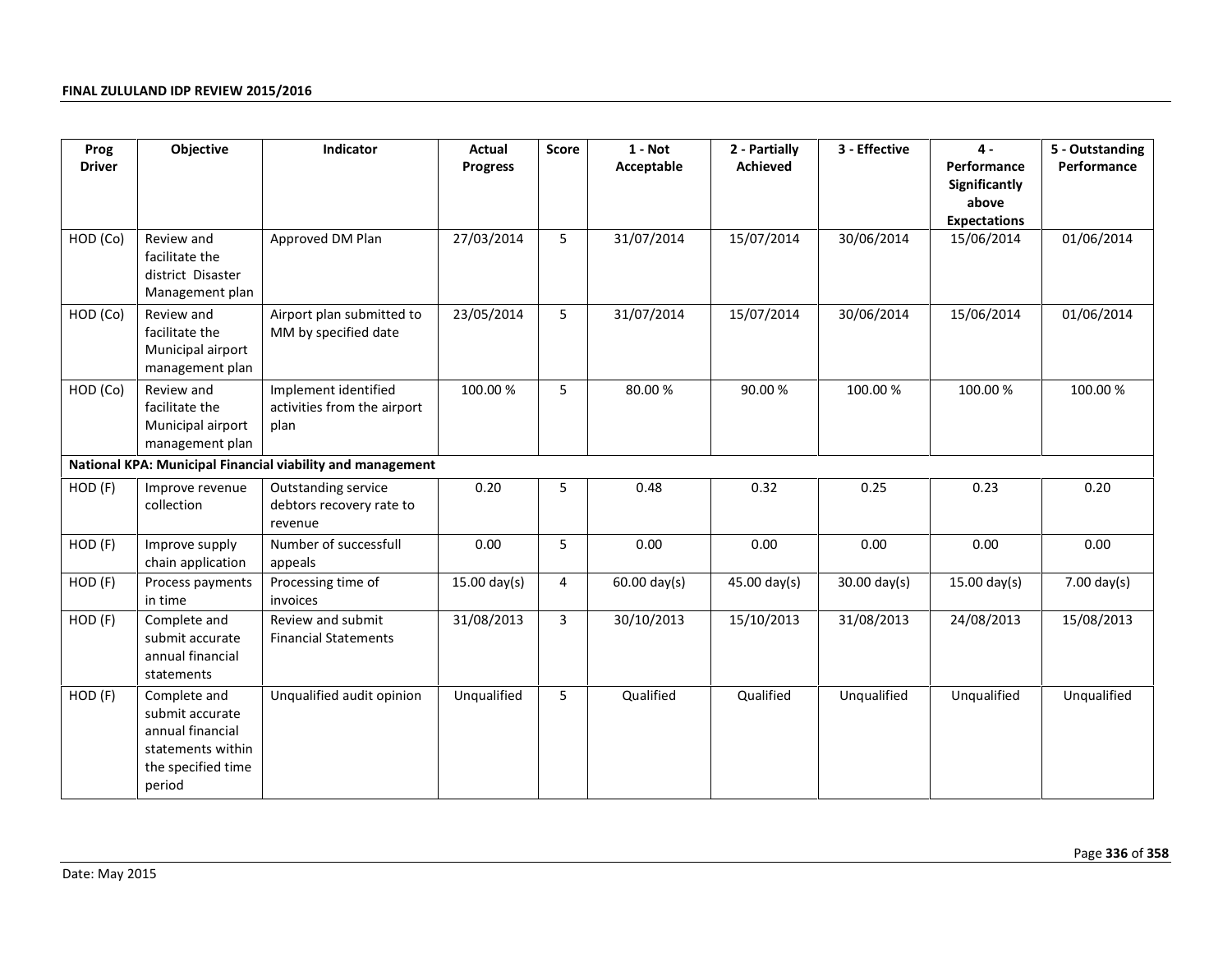| Prog                 | Objective                                                                     | Indicator                                                                               | Actual          | Score        | $1 - Not$      | 2 - Partially | 3 - Effective          | 4 -                                                                 | 5 - Outstanding |
|----------------------|-------------------------------------------------------------------------------|-----------------------------------------------------------------------------------------|-----------------|--------------|----------------|---------------|------------------------|---------------------------------------------------------------------|-----------------|
| <b>Driver</b>        |                                                                               |                                                                                         | <b>Progress</b> |              | Acceptable     | Achieved      |                        | Performance<br><b>Significantly</b><br>above<br><b>Expectations</b> | Performance     |
| HOD (F)              | <b>Budget for ZDM</b><br>annually                                             | Approved final budget                                                                   | 29/05/2014      | 5            | 31/07/2014     | 15/07/2014    | 30/06/2014             | 15/06/2014                                                          | 01/06/2014      |
| HOD (F)              | Have an effective<br><b>Auditing Function</b>                                 | Audit committee meetings<br>scheduled                                                   | 20/06/2014      | 3            | 31/07/2014     | 15/07/2014    | 30/06/2014             | 15/06/2014                                                          | 01/06/2014      |
| Municipal<br>Manager | Report timely and<br>accurately                                               | SDBIP reports approved by<br>specified date                                             | 31/07/2014      | $\mathbf{1}$ | 31/07/2014     | 15/07/2014    | 30/06/2014             | 15/06/2014                                                          | 01/06/2014      |
| HOD (F)              | Have an effective<br><b>Auditing Function</b>                                 | % of audit querries<br>addressed from the AG<br>report                                  | 90.00 %         | 4            | 55.00 %        | 65.00%        | 75.00%                 | 90.00 %                                                             | 100.00%         |
| HOD (F)              | Develop a<br>Financial Plan (i.e.<br><b>Budget Process</b><br>and Time Table) | Approved financial plan                                                                 | 29/05/2014      | 5            | 31/07/2014     | 15/07/2014    | 30/06/2014             | 15/06/2014                                                          | 01/06/2014      |
| HOD (F)              | Increase the cost<br>coverage ratio                                           | Cost Coverage ratio                                                                     | 4.30            | 5            | 1.00           | 2.00          | 3.00                   | 4.00                                                                | 5.00            |
| HOD (F)              | Increase the dept<br>coverage ratio                                           | Debt Coverage Ratio                                                                     | 5.00            | 5            | 1.00           | 2.00          | 3.00                   | 4.00                                                                | 5.00            |
| HOD (F)              | Provide sufficient<br>cash resources                                          | % operating budget<br>funded from cash                                                  | 100.00 %        | 5            | 92.00%         | 94.00%        | 96.00%                 | 98.00 %                                                             | 100.00%         |
| HOD (F)              | Report timely and<br>accurately                                               | Approved annual report                                                                  | 30/01/2014      | 5            | 30/04/2014     | 15/04/2014    | 28/03/2014             | 15/03/2014                                                          | 01/03/2014      |
| HOD (F)              | Produce accurate<br>statements                                                | % of accounts adjustments<br>effected                                                   | 3.00%           | 3            | 1.00%          | 2.00%         | 3.00%                  | 4.00%                                                               | 5.00 %          |
| HOD (F)              | Keep a minimum<br>cash balance to<br>cover average<br>monthly<br>expenditure  | Number of days with<br>excessive funds in current<br>account in relation to<br>strategy | 70.00 day(s)    | 5            | $40.00$ day(s) | 50.00 day(s)  | $60.00 \text{ day(s)}$ | $65.00 \text{ day(s)}$                                              | 70.00 day(s)    |
| $HOD$ $(F)$          | Align Capital<br>Programme and<br><b>IDP</b>                                  | % of capital projects<br>budgeted for in<br>accordance with the IDP                     | 100.00 %        | 5            | 90.00%         | 95.00%        | 100.00 %               | 100.00%                                                             | 100.00%         |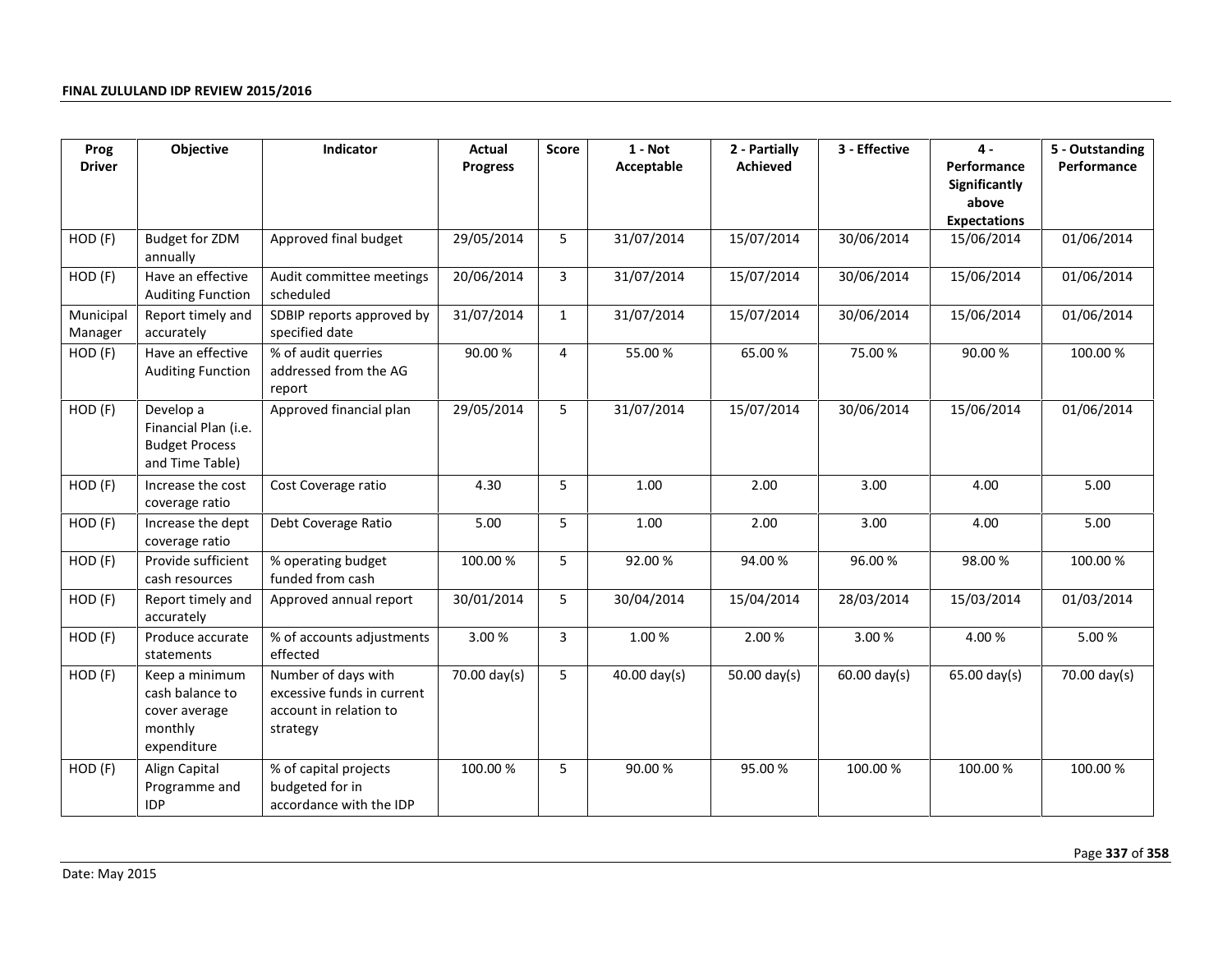| Prog<br><b>Driver</b> | Objective                                                             | Indicator                                                                 | Actual<br><b>Progress</b> | <b>Score</b> | $1 - Not$<br>Acceptable | 2 - Partially<br><b>Achieved</b> | 3 - Effective | $\mathbf 4$ -<br>Performance<br>Significantly<br>above<br><b>Expectations</b> | 5 - Outstanding<br>Performance |
|-----------------------|-----------------------------------------------------------------------|---------------------------------------------------------------------------|---------------------------|--------------|-------------------------|----------------------------------|---------------|-------------------------------------------------------------------------------|--------------------------------|
|                       | <b>National KPA: Local Economic Development</b>                       |                                                                           |                           |              |                         |                                  |               |                                                                               |                                |
| HOD (CS)              | Co-Ordinated and<br>Integrated<br>Regional<br>Economic<br>Development | Approved LED Strategy                                                     | 29/05/2014                | 5            | 31/07/2014              | 15/07/2014                       | 30/06/2014    | 15/06/2014                                                                    | 01/06/2014                     |
| HOD (CS)              | Co-Ordinated and<br>Integrated<br>Regional<br>Economic<br>Development | Number of tourism<br>awareness and training<br>workshops held             | 10.00                     | 4            | 4.00                    | 6.00                             | 8.00          | 10.00                                                                         | 12.00                          |
| HOD (CS)              | Co-Ordinated and<br>Integrated<br>Regional<br>Economic<br>Development | Number of jobs created<br>through LED initiatives and<br>capital projects | 3253.00                   | 5            | 100.00                  | 150.00                           | 200.00        | 250.00                                                                        | 300.00                         |
| HOD (TS)              | Co-Ordinated and<br>Integrated<br>Regional<br>Economic<br>Development | Number of jobs created<br>through LED initiatives and<br>capital projects | 3253.00                   | 5            | 100.00                  | 150.00                           | 200.00        | 250.00                                                                        | 300.00                         |
| HOD (CS)              | Increase<br>implementation<br>capacity                                | Number of submitted LED<br><b>Business plans</b>                          | 1.00                      | $\mathbf{1}$ | 1.00                    | 2.00                             | 4.00          | 6.00                                                                          | 8.00                           |
| HOD (CS)              | Effectively co-<br>ordinate LED in<br>the District                    | Number of LED ward<br>projects implemented                                | 590.00                    | 5            | 100.00                  | 150.00                           | 200.00        | 230.00                                                                        | 260.00                         |
|                       |                                                                       | <b>National KPA: Social Development and Food Security</b>                 |                           |              |                         |                                  |               |                                                                               |                                |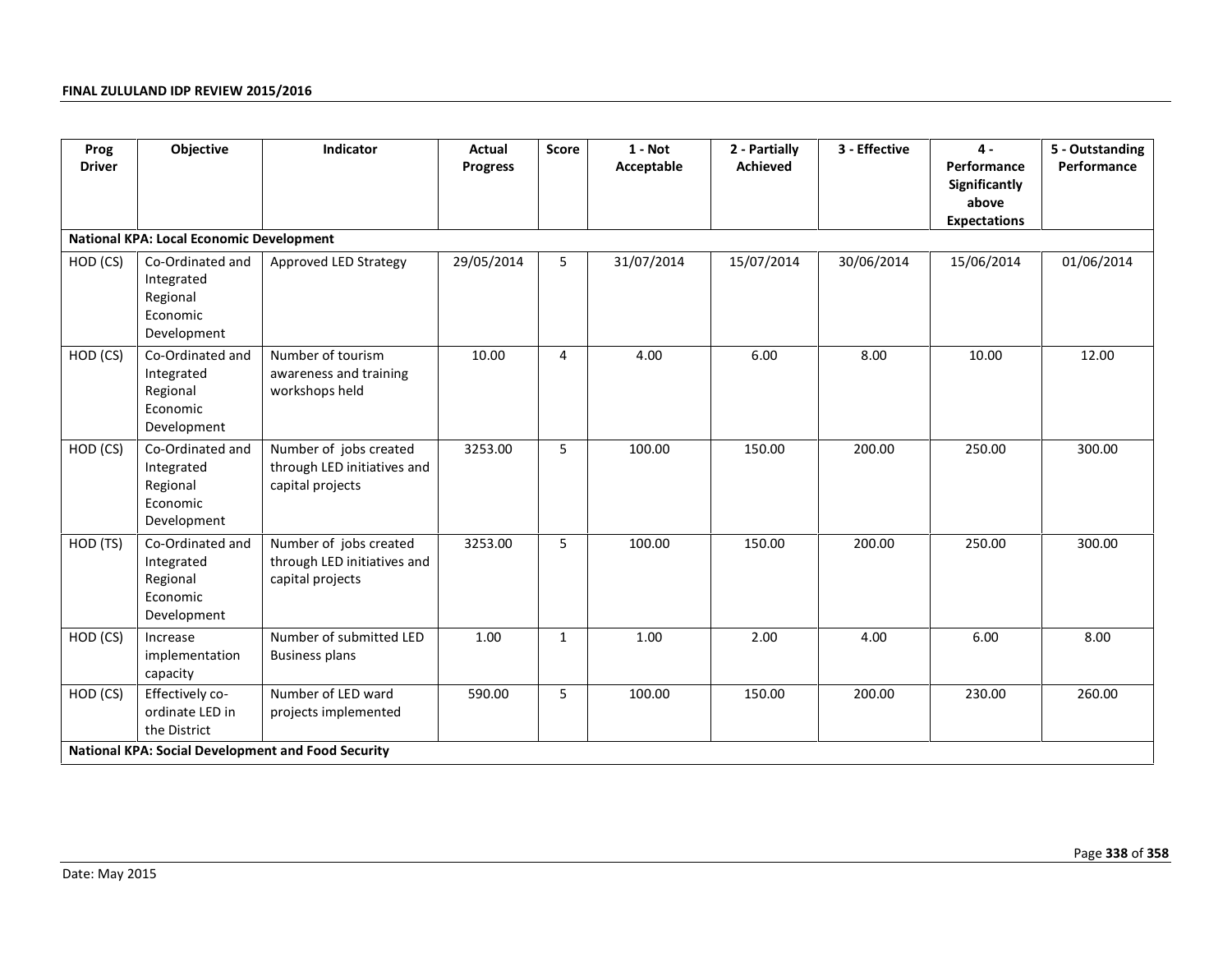| Prog          | Objective                                                                                            | Indicator                                                        |                 | Score | $1 - Not$  | 2 - Partially | 3 - Effective | $4 -$                                                        | 5 - Outstanding |
|---------------|------------------------------------------------------------------------------------------------------|------------------------------------------------------------------|-----------------|-------|------------|---------------|---------------|--------------------------------------------------------------|-----------------|
| <b>Driver</b> |                                                                                                      |                                                                  | <b>Progress</b> |       | Acceptable | Achieved      |               | Performance<br>Significantly<br>above<br><b>Expectations</b> | Performance     |
| HOD (CS)      | Plan and<br>implement<br>institutional<br>measures that<br>would reduce the<br>impact of<br>HIV/AIDs | Approved HIV/ADS<br>Strategy                                     | 21/05/2014      | 5     | 31/07/2014 | 15/07/2014    | 30/06/2014    | 15/06/2014                                                   | 01/06/2014      |
| HOD (CS)      | Create HIV/AIDS<br>awareness and<br>education                                                        | Number of HIV/AIDS<br>awareness campaigns held                   | 26.00           | 5     | 10.00      | 14.00         | 16.00         | 18.00                                                        | 20.00           |
| HOD (CS)      | Access sufficient<br>resources to<br>implement Youth<br>and Gender<br>Programmes                     | Number of submitted<br>Youth & Quality of life<br>business plans | 8.00            | 3     | 5.00       | 7.00          | 8.00          | 10.00                                                        | 12.00           |
| HOD (CS)      | Strategically plan<br>development and<br>empowerment<br>initiatives for<br>youth and gender          | Approved youth and<br>strategy                                   | 18/03/2014      | 5     | 31/07/2014 | 15/07/2014    | 30/06/2014    | 15/06/2014                                                   | 01/06/2014      |
| HOD (CS)      | Strategically plan<br>development and<br>empowerment<br>initiatives for<br>youth and gender          | Quality of life strategy<br>submitted to MM                      | 11/03/2014      | 5     | 31/07/2014 | 15/07/2014    | 30/06/2014    | 15/06/2014                                                   | 01/06/2014      |
| HOD (CS)      | Enable<br>participation and<br>create awareness<br>of Councils Youth<br>and Gender<br>Programmes     | Number of District Youth<br><b>Council Meetings held</b>         | 11.00           | 5     | 4.00       | 6.00          | 8.00          | 10.00                                                        | 12.00           |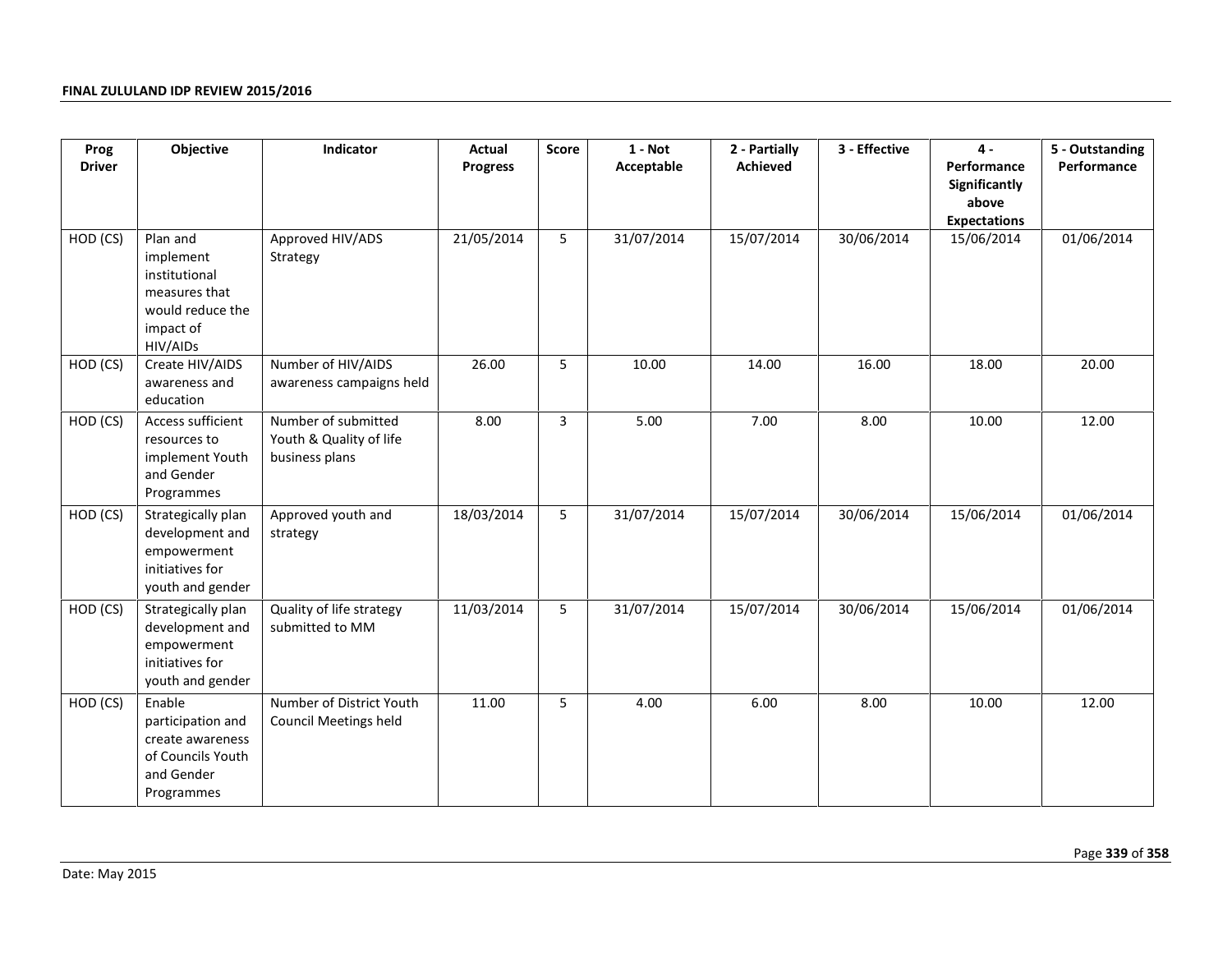| Prog                                                          | Objective                                                                                        | Indicator                                                                                           | Actual          | <b>Score</b> | $1 - Not$  | 2 - Partially | 3 - Effective | $\mathbf{4}$                                                 | 5 - Outstanding |
|---------------------------------------------------------------|--------------------------------------------------------------------------------------------------|-----------------------------------------------------------------------------------------------------|-----------------|--------------|------------|---------------|---------------|--------------------------------------------------------------|-----------------|
| <b>Driver</b>                                                 |                                                                                                  |                                                                                                     | <b>Progress</b> |              | Acceptable | Achieved      |               | Performance<br>Significantly<br>above<br><b>Expectations</b> | Performance     |
| HOD (CS)                                                      | Enable<br>participation and<br>create awareness<br>of Councils Youth<br>and Gender<br>Programmes | Number of quality of life<br><b>Council Meetings held</b>                                           | 11.00           | 5            | 4.00       | 6.00          | 8.00          | 10.00                                                        | 12.00           |
| HOD (CS)                                                      | Reduce poverty<br>by implementing<br>Community<br>Development<br>Projects                        | Number of people<br>participating in ZDM<br><b>Community Capacity</b><br><b>Building Programmes</b> | 130.00          | 4            | 105.00     | 115.00        | 125.00        | 135.00                                                       | 145.00          |
| HOD (CS)                                                      | Implement food<br>production<br>compliance                                                       | Number of food<br>production site inspection<br>reports                                             | 50.00           | 4            | 20.00      | 35.00         | 48.00         | 52.00                                                        | 60.00           |
| HOD (CS)                                                      | Enhance<br>mortuary<br>compliance                                                                | Number of mortuary<br>inspection reports                                                            | 24.00           | 5            | 8.00       | 10.00         | 12.00         | 14.00                                                        | 16.00           |
|                                                               |                                                                                                  | <b>National KPA: Good Governance &amp; Public Participation</b>                                     |                 |              |            |               |               |                                                              |                 |
| Municipal<br>Manager                                          | Improve<br>community and<br>stakeholder<br>participation                                         | Approved communication<br>strategy                                                                  | 29/05/2013      | 5            | 31/07/2014 | 15/07/2014    | 30/06/2014    | 15/06/2014                                                   | 01/06/2014      |
| HOD (CS);<br>$HOD$ $(F);$<br>HOD(P);<br>HOD (TS);<br>HOD (CO) | Spend grant<br>funding                                                                           | Percentage of allocated<br>grant funds spent                                                        | 100.00 %        | 5            | 85.00%     | 90.00%        | 100.00 %      | 100.00 %                                                     | 100.00%         |
| HOD (F)                                                       | Improve<br>governance                                                                            | Approved fraud<br>prevention strategy                                                               | 29/05/2014      | 5            | 31/07/2014 | 15/07/2014    | 30/06/2014    | 15/06/2014                                                   | 01/06/2014      |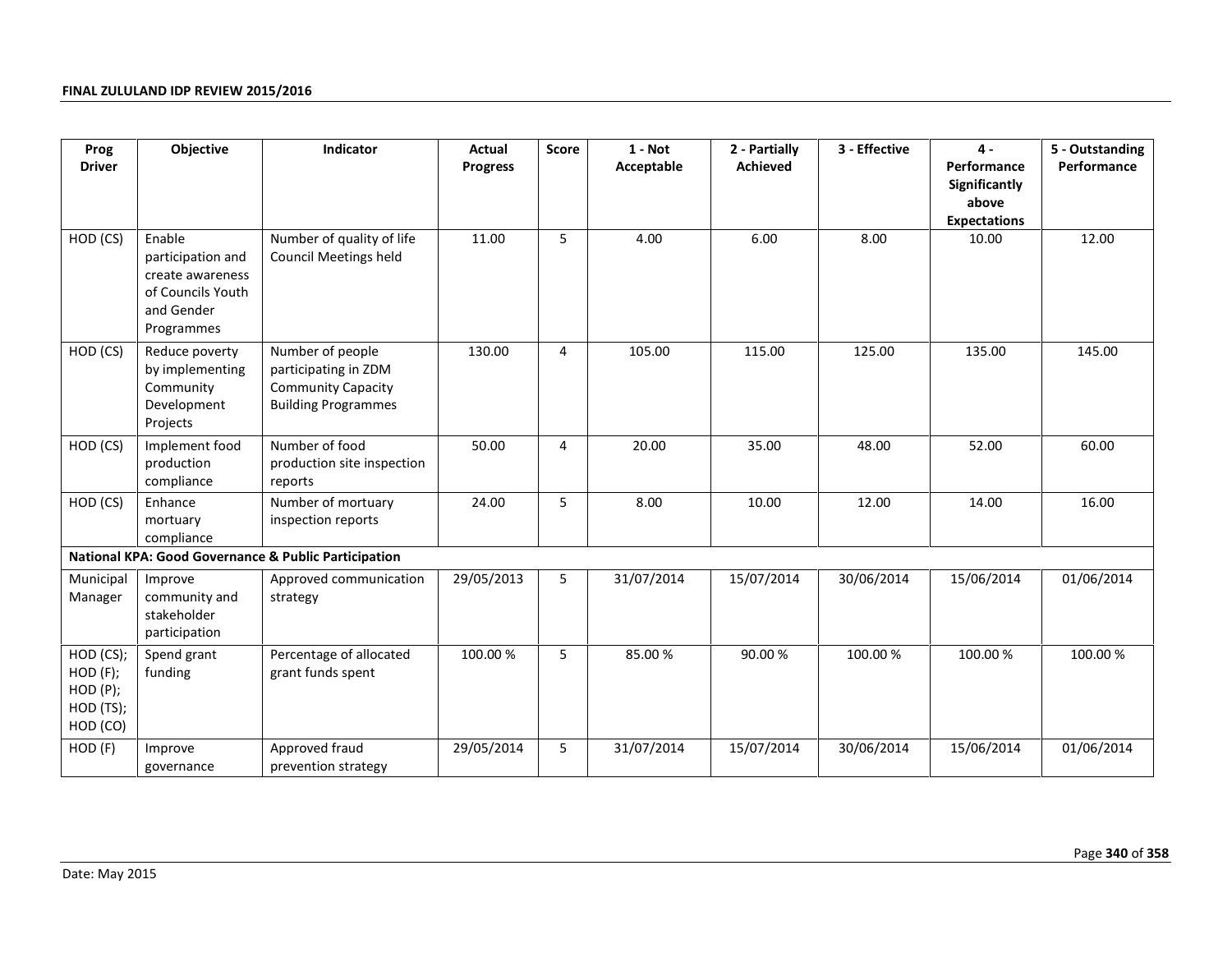| Prog                 | Objective                                                                                         | Indicator                                                                        | <b>Actual</b>                                    | <b>Score</b> | $1 - Not$  | 2 - Partially                                                | 3 - Effective | $\mathbf{4}$ | 5 - Outstanding |
|----------------------|---------------------------------------------------------------------------------------------------|----------------------------------------------------------------------------------|--------------------------------------------------|--------------|------------|--------------------------------------------------------------|---------------|--------------|-----------------|
| <b>Driver</b>        |                                                                                                   |                                                                                  | Acceptable<br><b>Achieved</b><br><b>Progress</b> |              |            | Performance<br>Significantly<br>above<br><b>Expectations</b> | Performance   |              |                 |
| Municipal<br>Manager | Manage<br>performance<br>effectively                                                              | Number of signed Sec 57<br>performance agreements                                | 6.00                                             | 5            | 2.00       | 4.00                                                         | 6.00          | 6.00         | 6.00            |
| Municipal<br>Manager | Maintain<br>Institutional<br>Capacity to<br>render Municipal<br>Services                          | Number of critical posts<br>filled in relation to<br>organogram                  | 100.00 %                                         | 5            | 85.00%     | 90.00%                                                       | 100.00 %      | 100.00 %     | 100.00 %        |
| HOD (F)              | Mitigate risks                                                                                    | Approved risk<br>management plan                                                 | 25/10/2013                                       | 5            | 31/07/2014 | 15/07/2014                                                   | 30/06/2014    | 15/06/2014   | 01/06/2014      |
|                      |                                                                                                   | National KPA: Municipal transformation and institutional development             |                                                  |              |            |                                                              |               |              |                 |
| HOD(P)               | Encourage<br>participation in<br>IDP process,<br>ensure alignment<br>with Local<br>Municipalities | Number of stakeholder<br>alignment meetings                                      | 16.00                                            | 5            | 4.00       | 6.00                                                         | 8.00          | 10.00        | 12.00           |
| HOD (P)              | Encourage<br>participation in<br>IDP process,<br>ensure alignment<br>with Local<br>Municipalities | Date of submission of<br>Framework Plan to Council<br>for adoption               | 28/08/2013                                       | 5            | 30/10/2013 | 15/10/2013                                                   | 30/09/2013    | 15/09/2013   | 01/09/2013      |
| HOD (P)              | Effective spatial<br>development                                                                  | Date of submission of<br>reviewed Spatial<br>Development Framework<br>to Council | 29/05/2014                                       | 5            | 31/07/2014 | 15/07/2014                                                   | 30/06/2014    | 15/06/2014   | 01/06/2014      |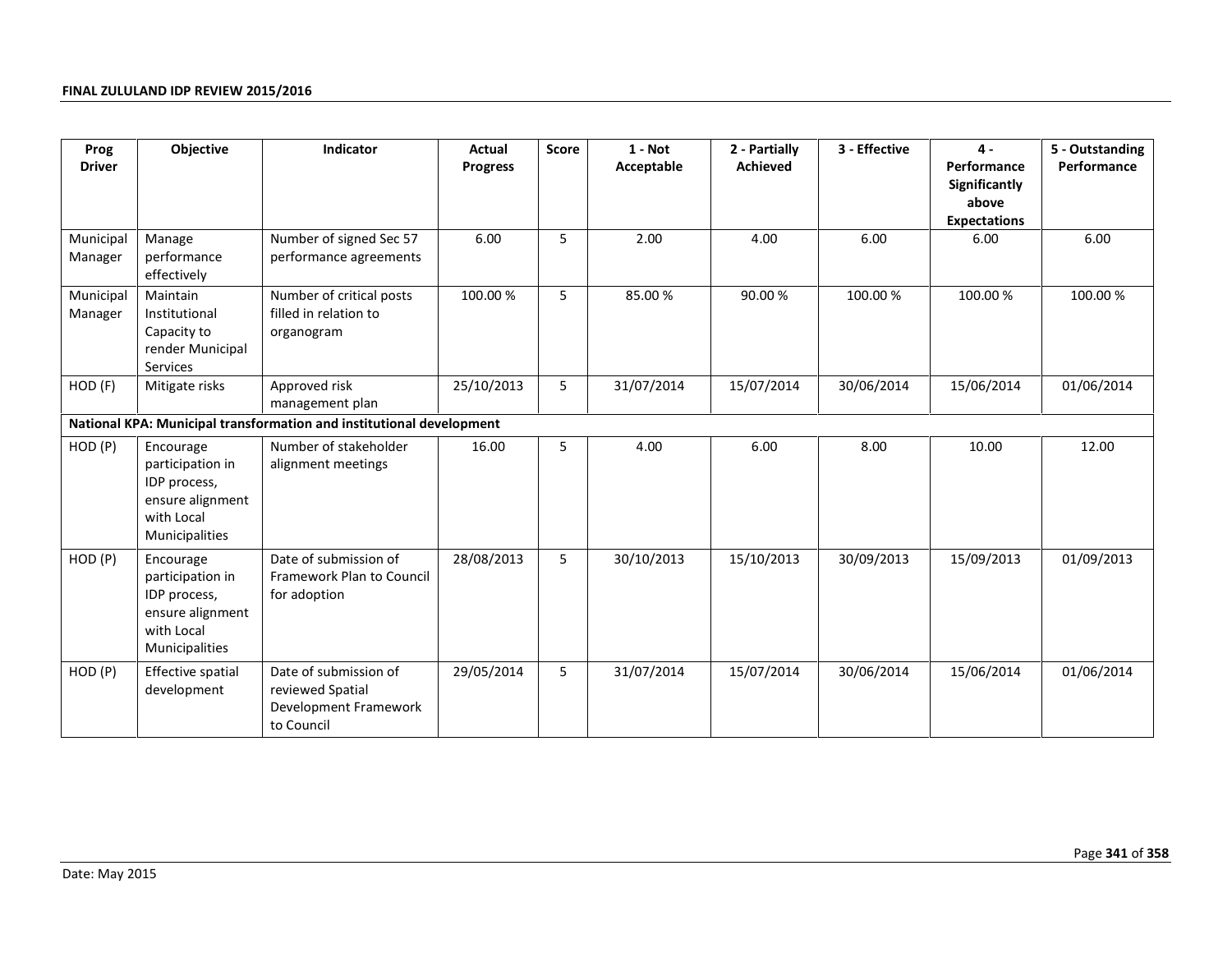| Prog                 | Objective                                                                                                      | Indicator                                                                                                        |                 | $1 - Not$<br>Actual<br>2 - Partially<br><b>Score</b> |                                                                      |                                                                         |                                                                   |                                                                         | 3 - Effective                                                      | $\mathbf{4}$ | 5 - Outstanding |
|----------------------|----------------------------------------------------------------------------------------------------------------|------------------------------------------------------------------------------------------------------------------|-----------------|------------------------------------------------------|----------------------------------------------------------------------|-------------------------------------------------------------------------|-------------------------------------------------------------------|-------------------------------------------------------------------------|--------------------------------------------------------------------|--------------|-----------------|
| <b>Driver</b>        |                                                                                                                |                                                                                                                  | <b>Progress</b> |                                                      | Acceptable                                                           | Achieved                                                                |                                                                   | Performance<br>Significantly<br>above<br><b>Expectations</b>            | Performance                                                        |              |                 |
| HOD (P)              | Encourage<br>participation in<br>IDP process,<br>ensure alignment<br>with Local<br>Municipalities              | Adopted Integrated<br>Development plan                                                                           | 29/05/2014      | 5                                                    | 31/07/2014                                                           | 15/07/2014                                                              | 30/06/2014                                                        | 15/06/2014                                                              | 01/06/2014                                                         |              |                 |
| HOD (P)              | To ensure<br>documentation<br>and update of<br>PMS processes<br>and procedures                                 | <b>PMS Framework Policy</b><br>submitted to MM                                                                   | 29/05/2014      | 5                                                    | <b>PMS Framework</b><br>policy tabled to<br>Council by<br>30/07/2014 | <b>PMS</b><br>Framework<br>policy tabled<br>to Council by<br>15/07/2014 | PMS<br>Framework<br>policy tabled to<br>Council by<br>30/06/2014  | <b>PMS</b><br>Framework<br>policy tabled to<br>Council by<br>15/06/2014 | PMS<br>Framework<br>policy tabled to<br>Council by<br>30/05/2014   |              |                 |
| HOD (P)              | To effectively deal<br>with development<br>and<br>environmental<br>applications in<br>line with<br>legislation | % of environmental<br>applications dealt with<br>within 20 days                                                  | 90.00%          | 4                                                    | % of received<br>applications dealt<br>within 20 days:<br>60.00%     | % of received<br>applications<br>dealt within 20<br>days: 70.00 %       | % of received<br>applications<br>dealt within 20<br>days: 80.00 % | % of received<br>applications<br>dealt within 20<br>days: 90.00 %       | % of received<br>applications<br>dealt within 20<br>days: 100.00 % |              |                 |
| HOD (Co)             | Application of<br>Policies & bylaws                                                                            | <b>Employee Assistance</b><br>Programme submitted to<br><b>MM</b>                                                | 22/05/2014      | 5                                                    | 31/07/2014                                                           | 15/07/2014                                                              | 30/06/2014                                                        | 15/06/2014                                                              | 01/06/2014                                                         |              |                 |
| HOD (Co)             | Application of<br>Policies & bylaws                                                                            | Corporate service related<br>policies submitted to MM                                                            | 22/05/2014      | 5                                                    | 31/07/2014                                                           | 15/07/2014                                                              | 30/06/2014                                                        | 15/06/2014                                                              | 01/06/2014                                                         |              |                 |
| Municipal<br>Manager | Implement and<br>Manage<br>Employment<br>Equity                                                                | Number of people from<br>employment equity target<br>groups employed in three<br>highest levels of<br>Management | 94.00 of 3      | 5                                                    | of 3 80.00 of 3                                                      | of 3 90.00 of 3                                                         | of 3 100.00 of 3                                                  | of 3 100.00 of 3                                                        | of 3 100.00 of 3                                                   |              |                 |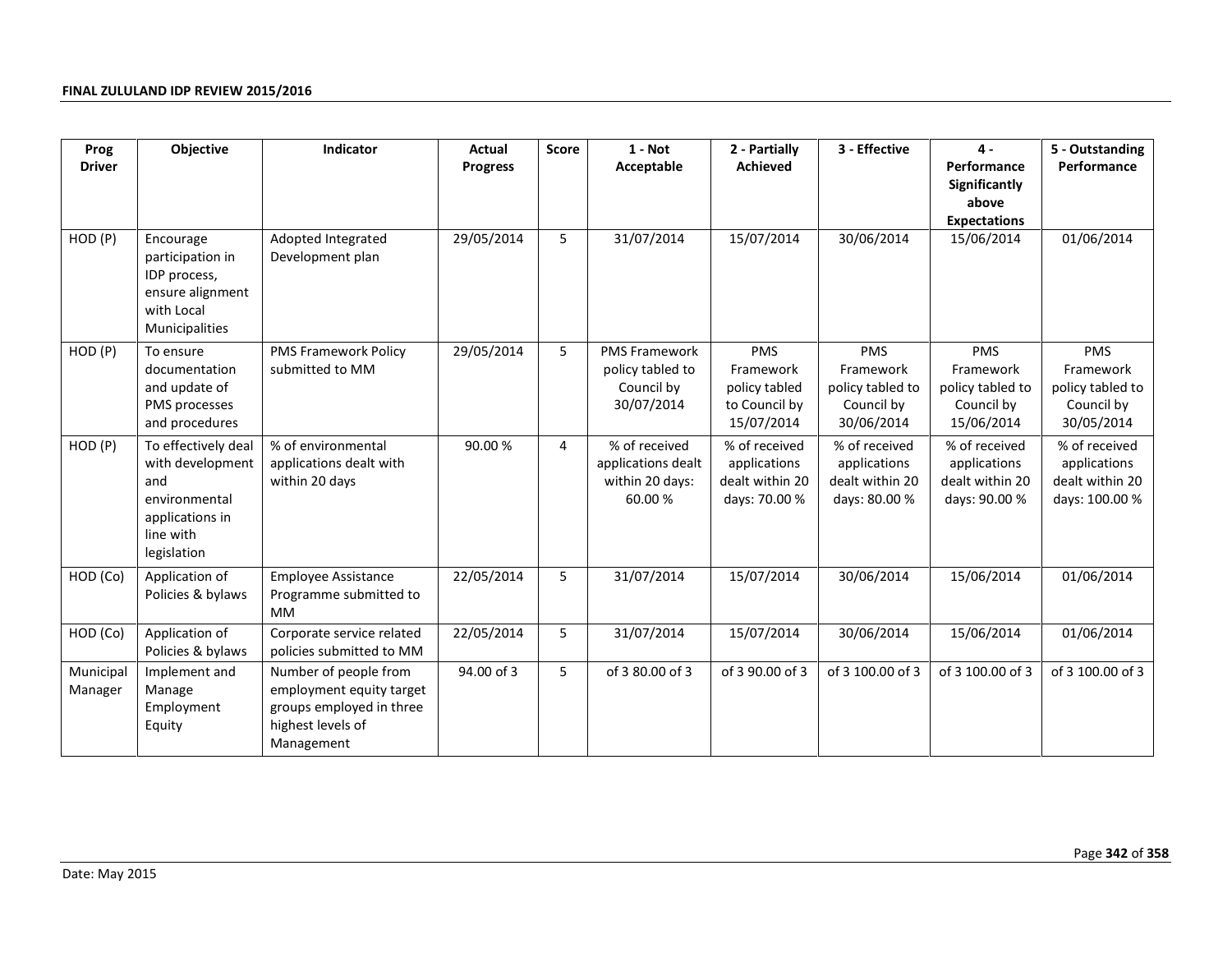| Prog          | Objective<br><b>Indicator</b>                                            |                                                                    | Actual     | <b>Score</b> | $1 - Not$  | 2 - Partially | 3 - Effective | 4 -                                                                 | 5 - Outstanding |  |
|---------------|--------------------------------------------------------------------------|--------------------------------------------------------------------|------------|--------------|------------|---------------|---------------|---------------------------------------------------------------------|-----------------|--|
| <b>Driver</b> |                                                                          |                                                                    | Progress   |              | Acceptable | Achieved      |               | Performance<br><b>Significantly</b><br>above<br><b>Expectations</b> | Performance     |  |
| HOD (Co)      | Maintain<br>Institutional<br>Capacity to<br>render Municipal<br>Services | Workplace skills plan<br>submitted to Local Labour<br>Forum        | 25/04/2014 | 5            | 31/07/2014 | 15/07/2014    | 30/06/2014    | 15/06/2014                                                          | 01/06/2014      |  |
| HOD (Co)      | Maintain<br>Institutional<br>Capacity to<br>render Municipal<br>Services | Municipal Budget spent<br>on Skills Development<br>Plan            | 117.00 %   | 5            | 85.00 %    | 95.00 %       | 100.00 %      | 100.00 %                                                            | 100.00 %        |  |
| HOD (Co)      | Maintain<br>Institutional<br>Capacity to<br>render Municipal<br>Services | Implemented budgeted<br>activities in the Workplace<br>skills plan | 100.00 %   | 5            | 90.00 %    | 95.00 %       | 100.00 %      | 100.00 %                                                            | 100.00 %        |  |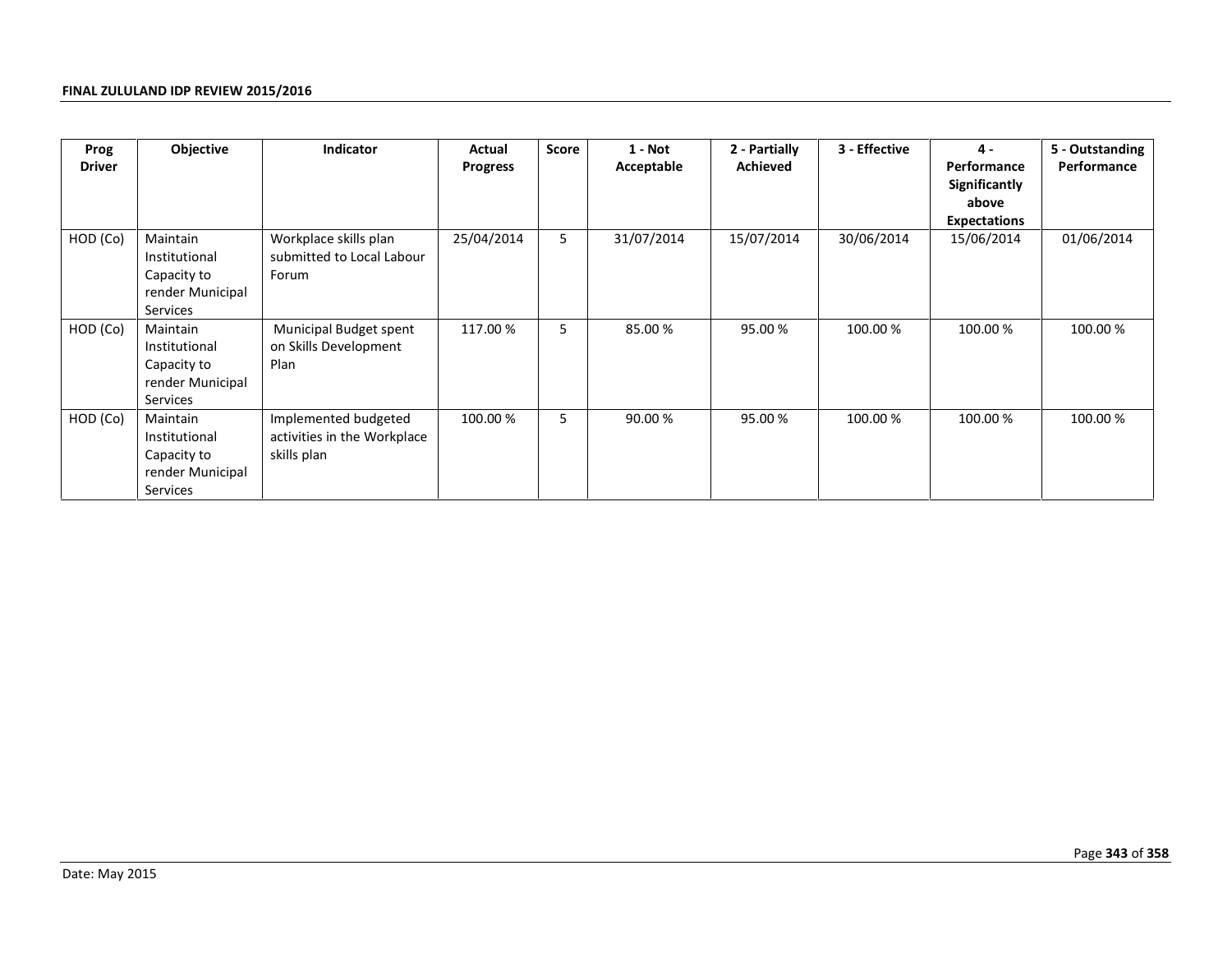### **9. ZDM ORGANISATIONAL SCORECARD FOR 2015/2016**

| $\omega$ . | Indicator | <b>No</b> | <b>Quarter 1</b> | <b>Quarter 2</b> | Quarter 3     | Quarter 4     | <b>Annual Targets</b><br>$(2015/16 -$<br>2017/18 |         |         | Project | $\mathbf{v}$ | <b>Evidence</b><br>reference |
|------------|-----------|-----------|------------------|------------------|---------------|---------------|--------------------------------------------------|---------|---------|---------|--------------|------------------------------|
| -          |           |           | <b>Target</b>    | <b>Target</b>    | <b>Target</b> | <b>Target</b> | 2015/16                                          | 2016/17 | 2017/18 |         | O            |                              |

# **National KPA: Basic Service Delivery**

| Planning  | Final<br>2015/2016<br><b>WSDP</b><br>submitted to<br>Council for<br>approval by<br>specified date | $\mathbf{1}$   | To be<br>measured in<br>the 3rd & 4th<br>quarter | To be<br>measured in<br>the 3rd & 4th<br>quarter | Draft 2016/2017<br><b>WSDP</b> submitted<br>to Council for<br>approval by 30<br>March 2015 | Final 2016/2017<br>WSDP submitted to<br>Council for approval<br>by 30 June 2016 | Final 2016/2017<br><b>WSDP</b> submitted<br>to Council for<br>approval by 30<br>June 2016 | Final 2017/2018<br>WSDP submitted<br>to Council for<br>approval by 15<br>June 2016 | Final 2018/2019<br><b>WSDP</b> submitted<br>to Council for<br>approval by 30<br>May 2016 | None | Planning             | Certified council<br>resolution                   |
|-----------|---------------------------------------------------------------------------------------------------|----------------|--------------------------------------------------|--------------------------------------------------|--------------------------------------------------------------------------------------------|---------------------------------------------------------------------------------|-------------------------------------------------------------------------------------------|------------------------------------------------------------------------------------|------------------------------------------------------------------------------------------|------|----------------------|---------------------------------------------------|
| Technical | Percentage of<br>households                                                                       |                | 0.17%                                            | 0.16%                                            | 0.24%                                                                                      | 0.17%                                                                           | 0.76%                                                                                     | 0.82%                                                                              | 0.89%                                                                                    |      |                      | Design report,<br>interim report and              |
|           | with access to                                                                                    |                | 79.45%                                           | 79.61%                                           | 79.86%                                                                                     | 80.04%                                                                          | 80.04%                                                                                    | 80.10%                                                                             | 80.16%                                                                                   |      |                      | or Engineers                                      |
|           | basic level of<br>water (as per                                                                   | $\overline{2}$ | 280                                              | 257                                              | 386                                                                                        | 284                                                                             | 1207                                                                                      | 1307                                                                               | 1407                                                                                     |      |                      | certificate of<br>completion                      |
|           | WSDP)<br>(Reticulation-<br>new household<br>connections)                                          |                | 125420                                           | 125677                                           | 126063                                                                                     | 126347                                                                          | 126347                                                                                    | 126447                                                                             | 126547                                                                                   | WSDP |                      |                                                   |
| Technical | Percentage of<br>households                                                                       |                | 0.06%                                            | 0.06%                                            | 0.08%                                                                                      | 0.09%                                                                           | 0.31%                                                                                     | 0.37%                                                                              | 0.43%                                                                                    |      |                      | Design report,<br>interim report and              |
|           | earning less                                                                                      |                | 79.33%                                           | 79.40%                                           | 79.49%                                                                                     | 79.58%                                                                          | 79.58%                                                                                    | 79.64%                                                                             | 79.71%                                                                                   |      |                      | or Engineers                                      |
|           | than R1600 pm<br>with access to                                                                   | $\overline{3}$ | 100                                              | 100                                              | 140                                                                                        | 150                                                                             | 490                                                                                       | 590                                                                                | 690                                                                                      |      |                      | certificate of<br>completion                      |
|           | free water<br>(Note:<br>Rudimentary)                                                              |                | 125240                                           | 125340                                           | 125480                                                                                     | 125630                                                                          | 125630                                                                                    | 125730                                                                             | 125830                                                                                   | WSDP |                      |                                                   |
| Technical | Number of<br>water quality<br>tests conducted<br>as per the<br>approved<br>strategy               | $\overline{4}$ | 459                                              | 459                                              | 459                                                                                        | 459                                                                             | 1836                                                                                      | 1846                                                                               | 1856                                                                                     | None | Water and Sanitation | Sample test<br>results as certified<br>by the lab |
| Technical | Percentage of<br>households                                                                       |                | 0.31%                                            | 0.44%                                            | 0.76%                                                                                      | 0.95%                                                                           | 2.47%                                                                                     | 2.53%                                                                              | 2.59%                                                                                    |      |                      | Design report,<br>interim report and              |
|           | with access to                                                                                    | 5              | 74.24%                                           | 74.68%                                           | 75.44%                                                                                     | 76.39%                                                                          | 76.39%                                                                                    | 76.45%                                                                             | 76.52%                                                                                   |      |                      | or Engineers                                      |
|           | basic level of                                                                                    |                | 500                                              | 700                                              | 1200                                                                                       | 1500                                                                            | 3900                                                                                      | 4000                                                                               | 4100                                                                                     | WSDP |                      | certificate of                                    |
|           |                                                                                                   |                |                                                  |                                                  |                                                                                            |                                                                                 |                                                                                           |                                                                                    |                                                                                          |      |                      |                                                   |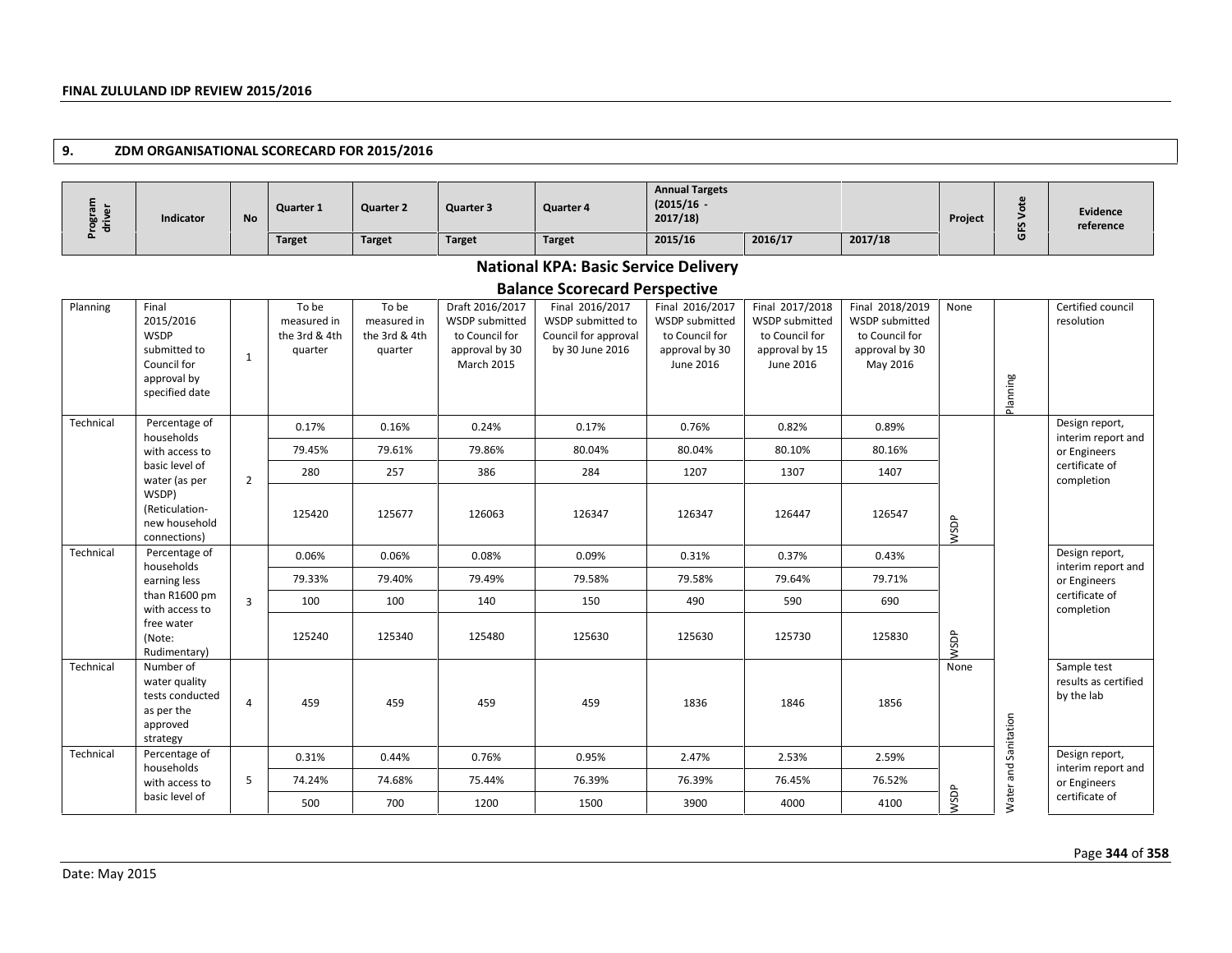| Program<br>driver<br>Indicator | <b>No</b>                                                                                                                                                                           | Quarter 1      | <b>Quarter 2</b> | Quarter 3      | Quarter 4      | <b>Annual Targets</b><br>$(2015/16 -$<br>2017/18 |                |         | Project        | GFS Vote   | Evidence<br>reference   |                                                        |
|--------------------------------|-------------------------------------------------------------------------------------------------------------------------------------------------------------------------------------|----------------|------------------|----------------|----------------|--------------------------------------------------|----------------|---------|----------------|------------|-------------------------|--------------------------------------------------------|
|                                |                                                                                                                                                                                     |                | <b>Target</b>    | <b>Target</b>  | <b>Target</b>  | <b>Target</b>                                    | 2015/16        | 2016/17 | 2017/18        |            |                         |                                                        |
|                                | sanitation (as<br>per WSDP)                                                                                                                                                         |                | 117191           | 117891         | 119091         | 120591                                           | 120591         | 120691  | 120791         |            |                         | completion                                             |
| Technical                      | Percentage of<br>households                                                                                                                                                         |                | 0.31%            | 0.44%          | 0.76%          | 0.95%                                            | 2.47%          | 2.53%   | 2.59%          |            |                         | Design report,<br>interim report and                   |
|                                | earning less                                                                                                                                                                        |                | 74.24%           | 74.68%         | 75.44%         | 76.39%                                           | 76.39%         | 76.45%  | 76.52%         |            |                         | or Engineers                                           |
|                                | than R1600 pm<br>with access to                                                                                                                                                     | 6              | 500              | 700            | 1200           | 1500                                             | 3900           | 4000    | 4100           |            |                         | certificate of<br>completion                           |
|                                | free basic<br>sanitation                                                                                                                                                            |                | 117191           | 117891         | 119091         | 120591                                           | 120591         | 120691  | 120791         | Annexure B |                         |                                                        |
| Planning                       | Number of WSP<br><b>Meetings</b><br>scheduled per<br>quarter                                                                                                                        | $\overline{7}$ | $\sim$           | $\overline{2}$ | $\overline{2}$ | $\mathbf 2$                                      | 8              | 10      | 12             | None       |                         | Certified WSP<br>report, agenda<br>and or minutes      |
| Technical                      | Notification of<br>community on<br>planned water<br>supply<br>interruptions                                                                                                         | 8              | 48hr             | 48hr           | 48hr           | 48hr                                             | 48hrs          | 60hrs   | 72hrs          | None       | Water and<br>Sanitation | Signed<br>interruption and<br>notice register          |
| All                            | Percentage of a<br>municipality's<br>budget actually<br>spent on<br>identified<br>projects for a<br>particular<br>financial year in<br>terms of the<br>municipality's<br><b>IDP</b> | 9              | 20%              | 40%            | 70%            | 100%                                             | 100%           | 100%    | 100%           | Annexure D | Executive and Council   | Certified Ledger<br>expenditure                        |
| Corporate                      | Disaster<br>management<br>forum meetings<br>scheduled by 30<br>Jun 2016                                                                                                             | $10\,$         | $\mathbf{1}$     | $\mathbf{1}$   | $\mathbf{1}$   | $\mathbf{1}$                                     | $\overline{2}$ | 3       | $\overline{4}$ | None       |                         | attendance<br>register/<br>Approved<br>Minutes, agenda |
| Date: May 2015                 |                                                                                                                                                                                     |                |                  |                |                |                                                  |                |         |                |            |                         | Page 345 of 3                                          |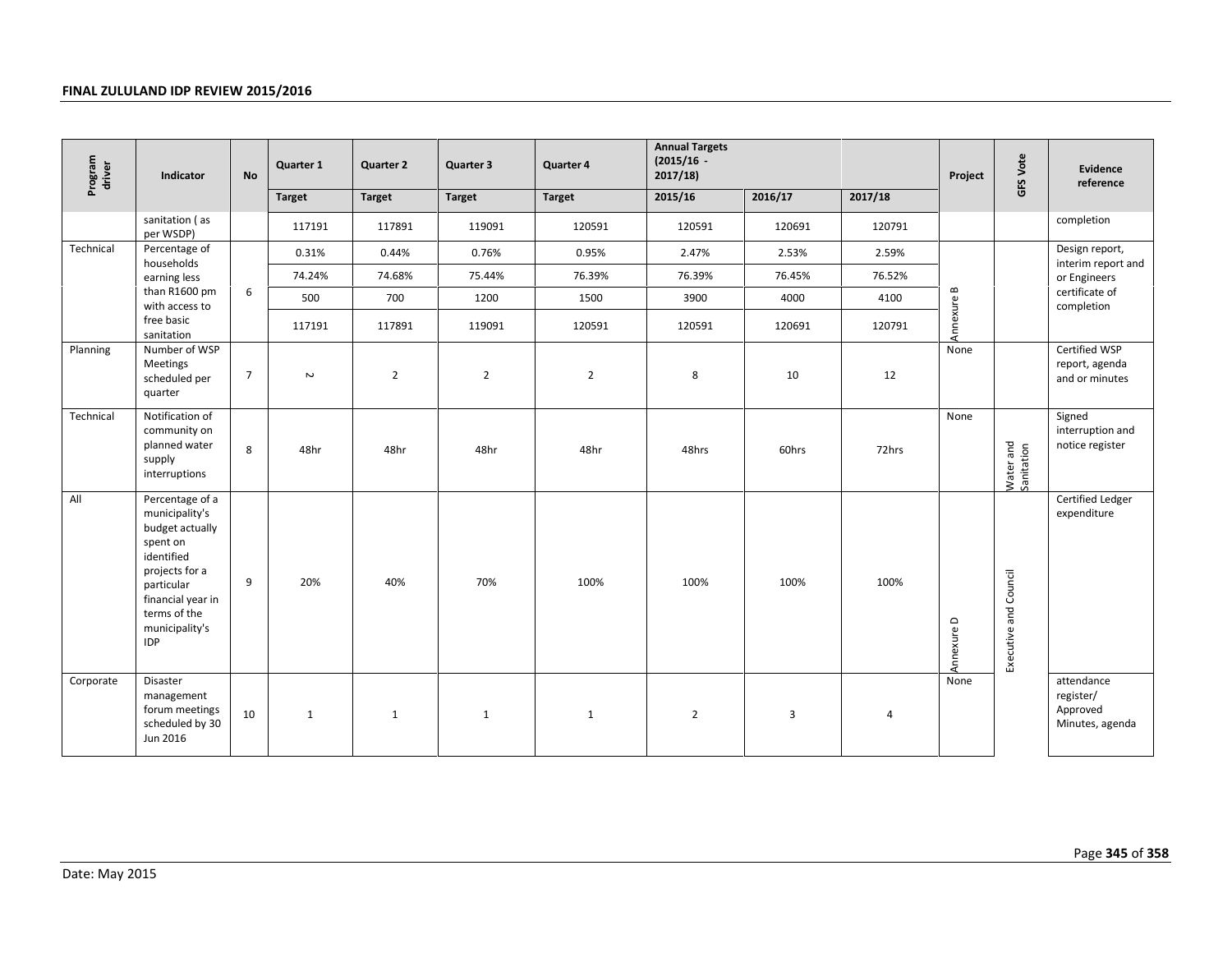| Program<br>driver | Indicator                                                                           | <b>No</b> | Quarter 1                                    | <b>Quarter 2</b>                             | Quarter 3                                                                                            | Quarter 4                                                                                               | <b>Annual Targets</b><br>$(2015/16 -$<br>2017/18)                                                   |                                                                                                     |                                                                                                    | Project | GFS Vote | <b>Evidence</b><br>reference                                    |
|-------------------|-------------------------------------------------------------------------------------|-----------|----------------------------------------------|----------------------------------------------|------------------------------------------------------------------------------------------------------|---------------------------------------------------------------------------------------------------------|-----------------------------------------------------------------------------------------------------|-----------------------------------------------------------------------------------------------------|----------------------------------------------------------------------------------------------------|---------|----------|-----------------------------------------------------------------|
|                   |                                                                                     |           | <b>Target</b>                                | <b>Target</b>                                | <b>Target</b>                                                                                        | <b>Target</b>                                                                                           | 2015/16                                                                                             | 2016/17                                                                                             | 2017/18                                                                                            |         |          |                                                                 |
| Corporate         | Number of DM<br>awareness<br>campaigns<br>scheduled per<br>quarter                  | 11        | 3                                            | 3                                            | 3                                                                                                    | $\mathbf{1}$                                                                                            | 10                                                                                                  | 12                                                                                                  | 14                                                                                                 | None    |          | Minutes<br>confirming reports<br>tabled and<br>feedback reports |
| Corporate         | <b>Final Disaster</b><br>Management<br>Plan Submitted<br>to MM by<br>specified date | 12        | To be<br>measured in<br>the third<br>quarter | To be<br>measured in<br>the third<br>quarter | <b>Draft Disaster</b><br>Management<br>Plan submitted<br>to Municipal<br>Manager by 30<br>March 2016 | <b>Final Disaster</b><br>Management Plan<br>submitted to<br><b>Municipal Manager</b><br>by 30 June 2016 | <b>Final Disaster</b><br>Management<br>Plan submitted<br>to Municipal<br>Manager by 30<br>June 2016 | <b>Final Disaster</b><br>Management<br>Plan submitted<br>to Municipal<br>Manager by 15<br>June 2017 | <b>Final Disaster</b><br>Management<br>Plan submitted<br>to Municipal<br>Manager by 30<br>May 2018 | None    |          | Acknowledgement<br>of reciept by<br>MM's office                 |
| Corporate         | Airport plan<br>submitted to<br>MM by<br>specified date                             | 13        | To be<br>measured in<br>the third<br>quarter | To be<br>measured in<br>the third<br>quarter | Draft airport<br>plan submitted<br>to MM by 30<br>March 2016                                         | Final airport plan<br>submitted to MM<br>by 30 June 2016                                                | Final airport plan<br>submitted to<br>MM by 30 June<br>2016                                         | Final airport plan<br>submitted to<br>MM by 15 June<br>2017                                         | Final airport plan<br>submitted to<br>MM by 30 May<br>2018                                         | None    |          | Acknowledgement<br>of reciept by<br>MM's office                 |
|                   |                                                                                     |           |                                              |                                              |                                                                                                      | National KPA: Municipal Financial viability and management                                              |                                                                                                     |                                                                                                     |                                                                                                    |         |          |                                                                 |
|                   |                                                                                     |           |                                              |                                              |                                                                                                      | <b>Balance Scorecard Perspective</b>                                                                    |                                                                                                     |                                                                                                     |                                                                                                    |         |          |                                                                 |
| Finance           | Outstanding<br>service debtors<br>recovery rate to<br>revenue per<br>quarter        | 14        | 0.25                                         | 0.25                                         | 0.25                                                                                                 | 0.25                                                                                                    | 0.25                                                                                                | 0.2                                                                                                 | 0.15                                                                                               | None    | Finances | BS902 Billing<br>Report                                         |
| Finance           | Number of<br>successfull<br>appeals per<br>quarter                                  | 15        | $\mathbf 0$                                  | $\mathbf 0$                                  | $\pmb{0}$                                                                                            | $\mathbf 0$                                                                                             | $\pmb{0}$                                                                                           | 0                                                                                                   | $\pmb{0}$                                                                                          | None    |          | Supply chain<br>manage-ment<br>report / Memo<br>from CFO to MM  |
| Finance           | Processing time<br>of invoices per<br>quarter                                       | 16        | 30                                           | 30                                           | 30                                                                                                   | 30                                                                                                      | 30                                                                                                  | 15                                                                                                  | 10                                                                                                 | None    |          | Creditors report                                                |
| Finance           | Review and<br>submit Financial<br>Statements by<br>specified date                   | 17        | 31 Aug 2015                                  | Measured in<br>the first<br>quarter          | Measured in the<br>first quarter                                                                     | Measured in the<br>first quarter                                                                        | 31 Aug 2015                                                                                         | 31 Aug 2016                                                                                         | 31 Aug 2017                                                                                        | None    |          | AG receipt                                                      |
| Date: May 2015    |                                                                                     |           |                                              |                                              |                                                                                                      |                                                                                                         |                                                                                                     |                                                                                                     |                                                                                                    |         |          | Page 346 of 3                                                   |

| Finance | Outstanding<br>service debtors<br>recovery rate to<br>revenue per<br>quarter | 14 | 0.25        | 0.25                                | 0.25                             | 0.25                             | 0.25        | 0.2         | 0.15        | None | ces<br>Fina | BS902 Billing<br>Report                                        |
|---------|------------------------------------------------------------------------------|----|-------------|-------------------------------------|----------------------------------|----------------------------------|-------------|-------------|-------------|------|-------------|----------------------------------------------------------------|
| Finance | Number of<br>successfull<br>appeals per<br>quarter                           | 15 | $\mathbf 0$ | $\mathbf 0$                         | $\mathbf 0$                      | $\mathbf 0$                      | $\mathbf 0$ | 0           | $\mathbf 0$ | None |             | Supply chain<br>manage-ment<br>report / Memo<br>from CFO to MM |
| Finance | Processing time<br>of invoices per<br>quarter                                | 16 | 30          | 30                                  | 30                               | 30                               | 30          | 15          | 10          | None |             | Creditors report                                               |
| Finance | Review and<br>submit Financial<br>Statements by<br>specified date            | 17 | 31 Aug 2015 | Measured in<br>the first<br>quarter | Measured in the<br>first quarter | Measured in the<br>first quarter | 31 Aug 2015 | 31 Aug 2016 | 31 Aug 2017 | None |             | AG receipt                                                     |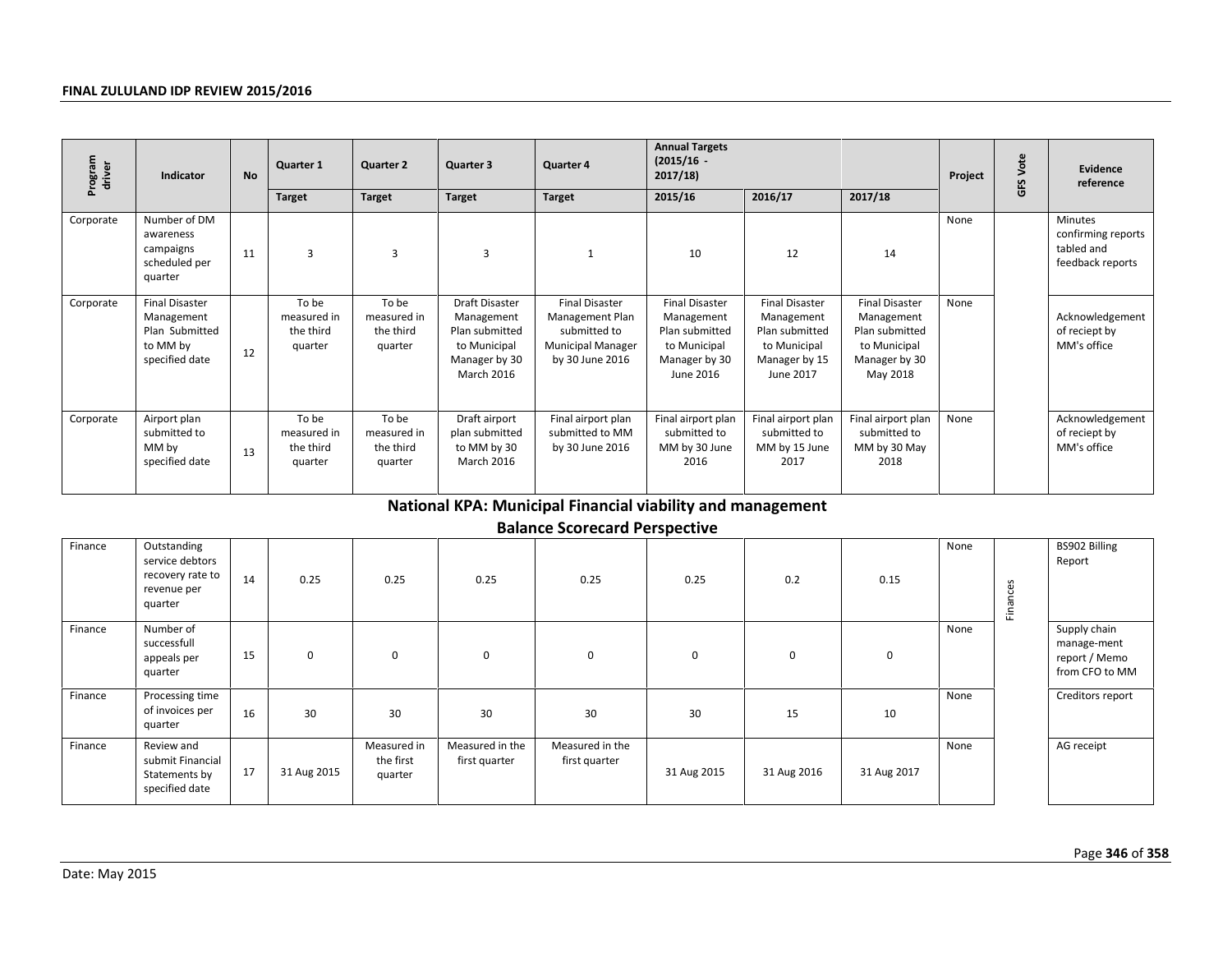| Program<br>driver    | Indicator                                                                                             | <b>No</b> | Quarter 1                            | <b>Quarter 2</b>                    | Quarter 3                                                        | Quarter 4                                                         | <b>Annual Targets</b><br>$(2015/16 -$<br>2017/18)               |                                                                   |                                                                  | Project | GFS Vote | Evidence<br>reference                                      |
|----------------------|-------------------------------------------------------------------------------------------------------|-----------|--------------------------------------|-------------------------------------|------------------------------------------------------------------|-------------------------------------------------------------------|-----------------------------------------------------------------|-------------------------------------------------------------------|------------------------------------------------------------------|---------|----------|------------------------------------------------------------|
|                      |                                                                                                       |           | <b>Target</b>                        | <b>Target</b>                       | <b>Target</b>                                                    | <b>Target</b>                                                     | 2015/16                                                         | 2016/17                                                           | 2017/18                                                          |         |          |                                                            |
| Municipal<br>Manager | Maintain<br>unqualified<br>audit opinion<br>from the<br><b>Auditor General</b>                        | 18        | Measured in<br>the second<br>quarter | Unqualified                         | Measured in the<br>second quarter                                | Measured in the<br>second quarter                                 | Unqualified with<br>matters                                     | Unqualified with<br>no matters                                    | Unqualified with<br>matters                                      | None    |          | AG audit report                                            |
| Finance              | Final 2015/16<br>budget<br>submitted to<br>Council for<br>approval by<br>specified date               | 19        | Measured in<br>the third<br>quarter  | Measured in<br>the third<br>quarter | Draft 2016/2017<br>Budget tabled to<br>Council by 30<br>Mar 2016 | Final 2016/2017<br>Budget tabled to<br>Council by 30 June<br>2016 | Final 2016/17<br>Budget tabled to<br>Council by 30<br>June 2016 | Final 2017/2018<br>Budget tabled to<br>Council by 15<br>June 2017 | Final 2018/2019<br>Budget tabled to<br>Council by 30<br>May 2018 | None    |          | Council resolution<br>and final budget<br>approval         |
| Finance              | Number of<br>Audit<br>committee<br>meetings<br>scheduled per<br>quarter                               | 20        | $\mathbf{1}$                         | $\mathbf{1}$                        | $\mathbf{1}$                                                     | $\mathbf{1}$                                                      | $\sqrt{4}$                                                      | 5                                                                 | 6                                                                | None    |          | attendance<br>register/<br>Approved Minutes<br>to meetings |
| Finance              | Quarterly SDBIP<br>reports for<br>2015/2016<br>submitted to<br>MM by<br>specified date                | 21        | 15-Oct-15                            | 25-Jan-16                           | ##############                                                   | #############                                                     | ##############                                                  | ##############                                                    | ##############                                                   | None    |          | Acknowledgement<br>of reciept by<br>MM's office            |
| Finance              | Percentage of<br>audit querries<br>addressed from<br>the AG report<br>by end of the<br>financial year | 22        | 5%                                   | 25%                                 | 75%                                                              | 90%                                                               | 90%                                                             | 95%                                                               | 100%                                                             | None    |          | Audit Action Plan<br>Report                                |
| Finance              | Cost Coverage<br>ratio achieved<br>per quarter                                                        | 23        | $\overline{3}$                       | 3                                   | $\overline{3}$                                                   | $\overline{\mathbf{3}}$                                           | 3                                                               | $\overline{2}$                                                    | $\mathbf{1}$                                                     | None    |          | Expenditure<br>report and bank<br>statements               |
| Finance              | Debt Coverage<br>Ratio achieved<br>per quarter                                                        | 24        | $\overline{3}$                       | 3                                   | $\overline{3}$                                                   | $\overline{\mathbf{3}}$                                           | $\overline{3}$                                                  | $\overline{2}$                                                    | $\mathbf{1}$                                                     | None    | Finances | GS560 report &<br>MoA                                      |
| Date: May 2015       |                                                                                                       |           |                                      |                                     |                                                                  |                                                                   |                                                                 |                                                                   |                                                                  |         |          | Page 347 of 3                                              |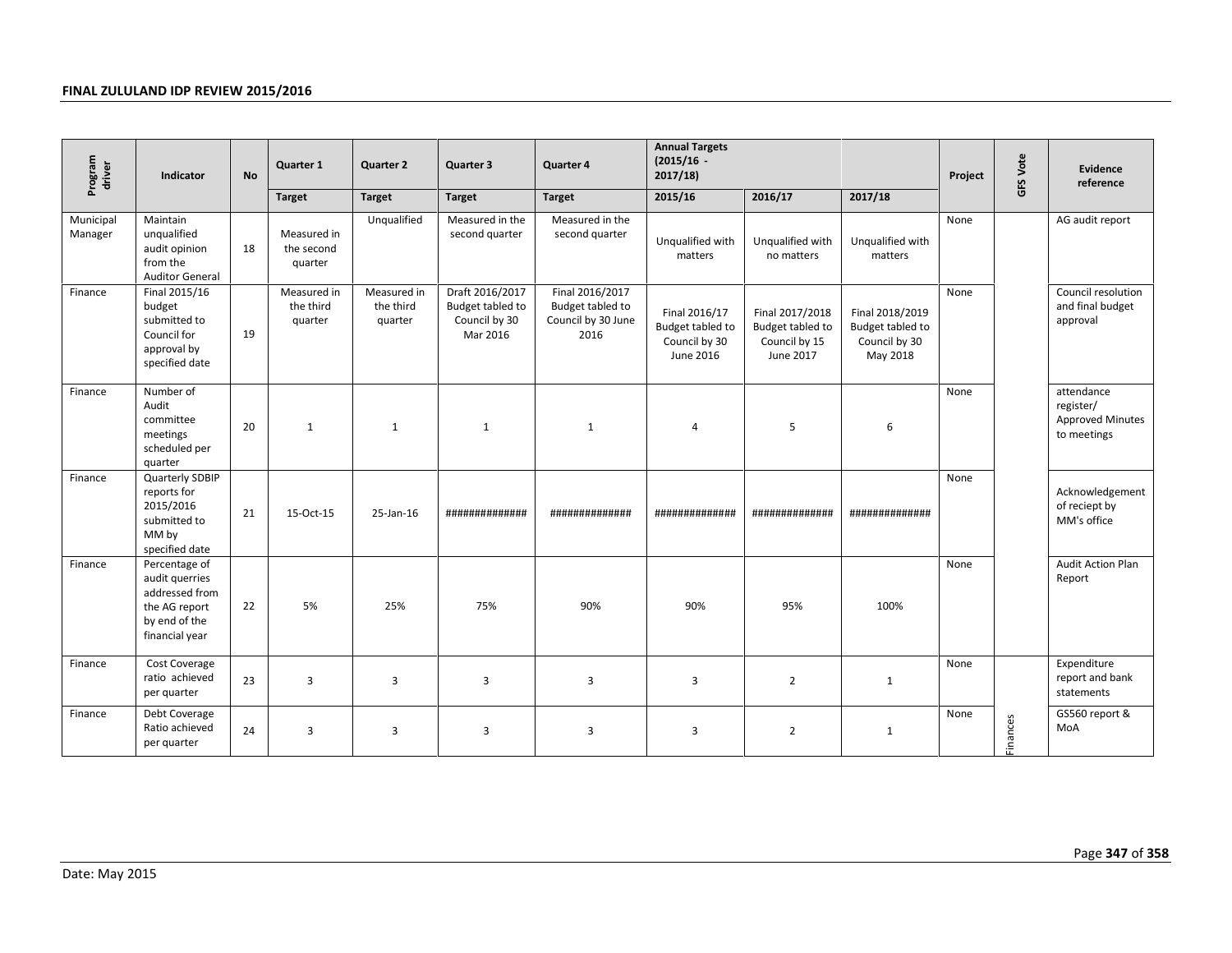| Program<br>driver | Indicator                                                                                     | <b>No</b> | Quarter 1                                     | <b>Quarter 2</b>                              | Quarter 3                                                            | Quarter 4                                                        | <b>Annual Targets</b><br>$(2015/16 -$<br>2017/18                           |                                                                     |                                                                           | Project       | <b>GFS Vote</b>       | Evidence<br>reference                                                                          |  |
|-------------------|-----------------------------------------------------------------------------------------------|-----------|-----------------------------------------------|-----------------------------------------------|----------------------------------------------------------------------|------------------------------------------------------------------|----------------------------------------------------------------------------|---------------------------------------------------------------------|---------------------------------------------------------------------------|---------------|-----------------------|------------------------------------------------------------------------------------------------|--|
|                   |                                                                                               |           | <b>Target</b>                                 | <b>Target</b>                                 | <b>Target</b>                                                        | <b>Target</b>                                                    | 2015/16                                                                    | 2016/17                                                             | 2017/18                                                                   |               |                       |                                                                                                |  |
| Finance           | Annual report<br>2014/2015<br>submitted to<br>Council by<br>specified date                    | 25        | To be<br>measured in<br>the fourth<br>quarter | To be<br>measured in<br>the fourth<br>quarter | To be measured<br>in the fourth<br>quarter                           | Annual Report<br>submitted to<br>Council by 30 Jan<br>2016       | Annual Report<br>submitted to<br>Council by 30<br>Jan 2016                 | Annual Report<br>submitted to<br>Council by 30<br>Jan 2017          | Annual Report<br>submitted to<br>Council by 30<br>Jan 2018                | None          |                       | Certified council<br>minutes and<br>annual report                                              |  |
| Finance           | Percentage of<br>accounts<br>adjustments<br>effected per<br>quarter                           | 26        | 3%                                            | 3%                                            | 3%                                                                   | 3%                                                               | 3%                                                                         | 2%                                                                  | 1%                                                                        | None          |                       | Financial report                                                                               |  |
| Finance           | Number of days<br>with excessive<br>funds in current<br>account in<br>relation to<br>strategy | 27        | 15                                            | 15                                            | 15                                                                   | 15                                                               | 15                                                                         | 10                                                                  | 05                                                                        | None          |                       | Investments<br>report                                                                          |  |
| Finance           | Percentage of<br>capital projects<br>budgeted for in<br>accordance with<br>the IDP            | 28        | 100%                                          | 100%                                          | 100%                                                                 | 100%                                                             | 100%                                                                       | 100%                                                                | 100%                                                                      | None          |                       | <b>Budget report</b>                                                                           |  |
|                   |                                                                                               |           |                                               |                                               |                                                                      | <b>National KPA: Local Economic Development</b>                  |                                                                            |                                                                     |                                                                           |               |                       |                                                                                                |  |
|                   |                                                                                               |           |                                               |                                               |                                                                      | <b>Balance Scorecard Perspective</b>                             |                                                                            |                                                                     |                                                                           |               |                       |                                                                                                |  |
| Community         | Approved LED<br>Strategy<br>submitted to<br>Council by<br>specified date                      | 29        | To be<br>measured in<br>the third<br>quarter  | To be<br>measured in<br>the third<br>quarter  | Draft LED<br>Strategy<br>submitted to<br>Council by 30<br>March 2016 | Final LED Strategy<br>submitted to<br>Council by 30 June<br>2016 | <b>Final LED</b><br>Strategy<br>submitted to<br>Council by 30<br>June 2016 | Final LED<br>Strategy<br>submitted to<br>Council by 15<br>June 2017 | <b>Final LED</b><br>Strategy<br>submitted to<br>Council by 30<br>May 2018 | ZDM 1140/2012 | Community<br>Services | Approved LED<br>strategy, Certified<br><b>Council Minutes</b>                                  |  |
| Community         | Number of<br>tourism<br>awareness and<br>training<br>workshops<br>scheduled per<br>year       | 30        | $\overline{2}$                                | $\overline{2}$                                | $\overline{2}$                                                       | $\overline{2}$                                                   | 8                                                                          | 10                                                                  | 12                                                                        | None          | Community Services    | Tourism portfolio<br>committee<br>approved minutes<br>and awareness<br>and training<br>reports |  |
| Date: May 2015    | Page 348 of 3                                                                                 |           |                                               |                                               |                                                                      |                                                                  |                                                                            |                                                                     |                                                                           |               |                       |                                                                                                |  |

# **National KPA: Local Economic Development**

| Community | Approved LED<br>Strategy<br>submitted to<br>Council by<br>specified date                | 29 | To be<br>measured in<br>the third<br>quarter | To be<br>measured in<br>the third<br>quarter | Draft LED<br>Strategy<br>submitted to<br>Council by 30<br>March 2016 | <b>Final LED Strategy</b><br>submitted to<br>Council by 30 June<br>2016 | Final LED<br>Strategy<br>submitted to<br>Council by 30<br>June 2016 | Final LED<br>Strategy<br>submitted to<br>Council by 15<br>June 2017 | Final LED<br>Strategy<br>submitted to<br>Council by 30<br>May 2018 | $\overline{z}$<br>$\circ$<br>$\bar{N}$<br>40/3<br>$\overline{ }$<br>$\overline{ }$ | nity<br>Commur<br>Services   | Approved LED<br>strategy, Certified<br><b>Council Minutes</b>                                  |
|-----------|-----------------------------------------------------------------------------------------|----|----------------------------------------------|----------------------------------------------|----------------------------------------------------------------------|-------------------------------------------------------------------------|---------------------------------------------------------------------|---------------------------------------------------------------------|--------------------------------------------------------------------|------------------------------------------------------------------------------------|------------------------------|------------------------------------------------------------------------------------------------|
| Community | Number of<br>tourism<br>awareness and<br>training<br>workshops<br>scheduled per<br>year | 30 |                                              |                                              |                                                                      |                                                                         | 8                                                                   | 10                                                                  | 12                                                                 | None                                                                               | $\mathsf{S}$<br>āi<br>$\sim$ | Tourism portfolio<br>committee<br>approved minutes<br>and awareness<br>and training<br>reports |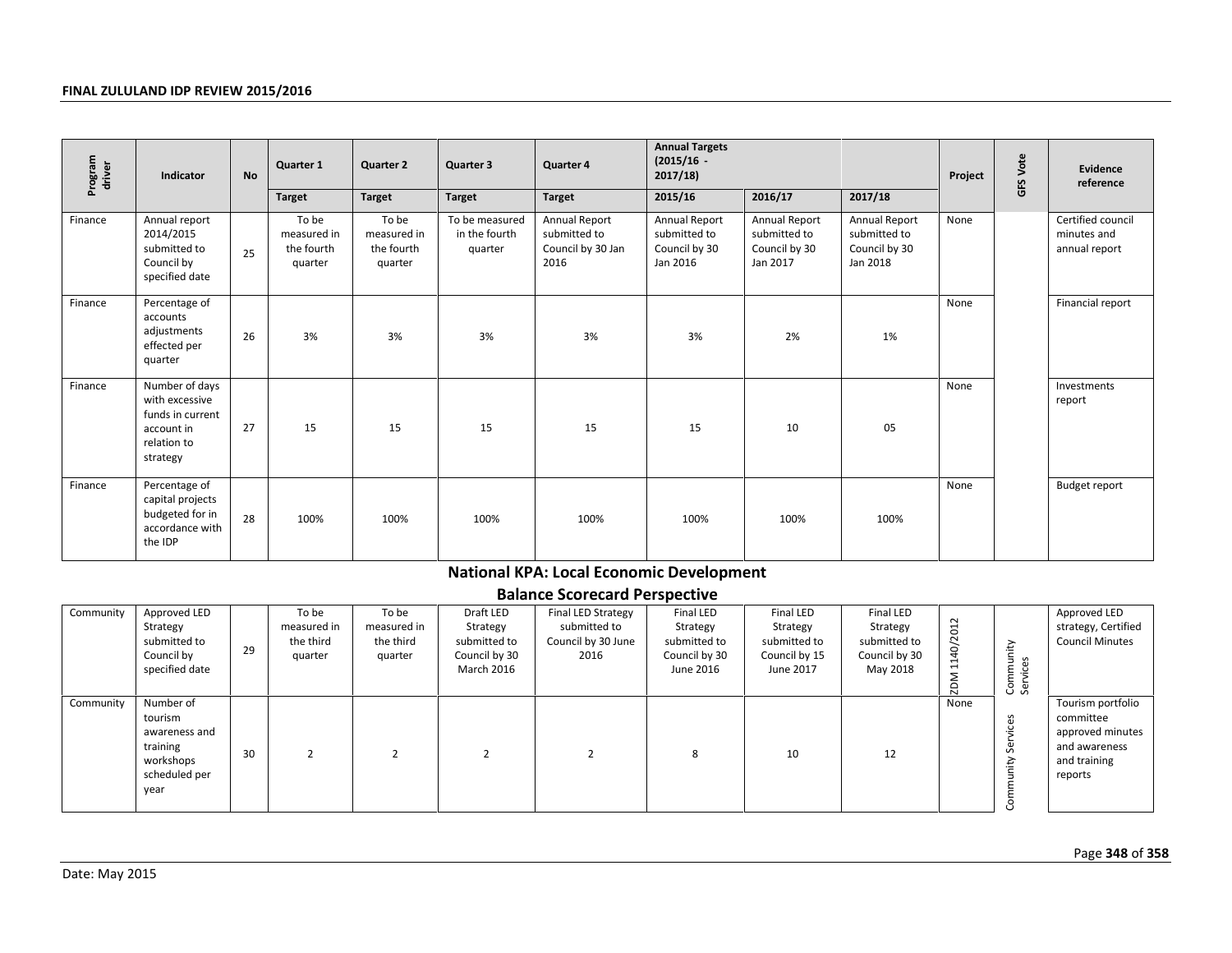| Program<br>driver    | Indicator                                                                         | <b>No</b> | Quarter 1                                     | <b>Quarter 2</b>                              | Quarter 3                                                                 | Quarter 4                                                             | <b>Annual Targets</b><br>$(2015/16 -$<br>2017/18                                      |                                                                                       |                                                                                       | Project           | GFS Vote | Evidence<br>reference                                                                                               |
|----------------------|-----------------------------------------------------------------------------------|-----------|-----------------------------------------------|-----------------------------------------------|---------------------------------------------------------------------------|-----------------------------------------------------------------------|---------------------------------------------------------------------------------------|---------------------------------------------------------------------------------------|---------------------------------------------------------------------------------------|-------------------|----------|---------------------------------------------------------------------------------------------------------------------|
|                      |                                                                                   |           | <b>Target</b>                                 | <b>Target</b>                                 | <b>Target</b>                                                             | <b>Target</b>                                                         | 2015/16                                                                               | 2016/17                                                                               | 2017/18                                                                               |                   |          |                                                                                                                     |
| Municipal<br>Manager | Number of jobs<br>created through<br>LED initiatives<br>and capital<br>projects   | 31        | 50                                            | 50                                            | 50                                                                        | 50                                                                    | 200                                                                                   | 250                                                                                   | 300                                                                                   | Water; LED        |          | Monthly progress<br>reports and<br>minutes to<br>meetings, request<br>from community<br>and endorsement<br>from ZDM |
| Community            | Number of LED<br>ward projects<br>implemented                                     | 32        | To be<br>measured in<br>the fourth<br>quarter | To be<br>measured in<br>the fourth<br>quarter | To be measured<br>in the fourth<br>quarter                                | 200                                                                   | 200                                                                                   | 250                                                                                   | 300                                                                                   | LED ward projects |          | Annual Awarded<br>list, Annual<br>expenditure<br>report                                                             |
| Community            | HIV/ADS<br>Strategy<br>2016/2017<br>submitted to<br>Council by<br>specified date  | 33        | To be<br>measured in<br>the third<br>quarter  | To be<br>measured in<br>the third<br>quarter  | Draft HIV/AIDS<br>Strategy<br>submitted to<br>Council by 30<br>March 2016 | Final HIV/AIDS<br>Strategy submitted<br>to Council by 30<br>June 2016 | Final 2016/2017<br>HIV/AIDS<br>Strategy<br>submitted to<br>Council by 30<br>June 2016 | Final 2017/2018<br>HIV/AIDS<br>Strategy<br>submitted to<br>Council by 30<br>June 2017 | Final 2018/2019<br>HIV/AIDS<br>Strategy<br>submitted to<br>Council by 30<br>June 2018 | None              |          | Approved strategy<br>and minutes to<br>the meeting                                                                  |
| Community            | Number of<br>HIV/AIDS<br>awareness<br>campaigns<br>scheduled by 30<br>June 2016   | 34        | $\overline{a}$                                | 4                                             | $\overline{4}$                                                            | 4                                                                     | 16                                                                                    | 20                                                                                    | 24                                                                                    | None              |          | Attendance<br>register, certified<br>minutes and<br>reports                                                         |
| Community            | Number of<br>Schools/Creches<br>inspection<br>reports<br>conducted per<br>quarter | 35        | 15                                            | 15                                            | 15                                                                        | 15                                                                    | 60                                                                                    | 65                                                                                    | 70                                                                                    | None              |          | Minutes of<br>meetings /<br>Attendance<br>Register/Memo to<br>MM                                                    |
| Date: May 2015       |                                                                                   |           |                                               |                                               |                                                                           |                                                                       |                                                                                       |                                                                                       |                                                                                       |                   |          | Page 349 of 3                                                                                                       |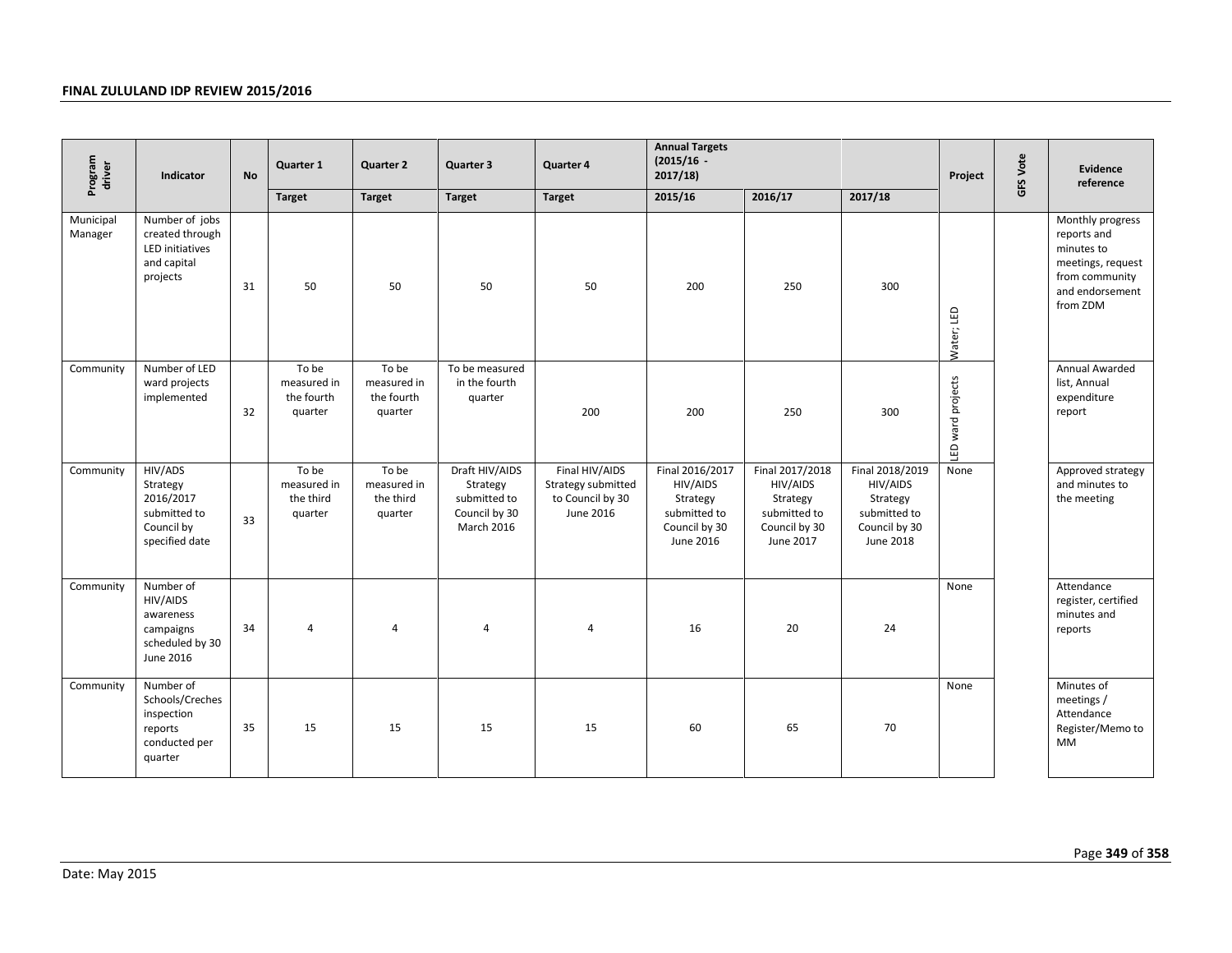| Program<br>driver<br>Indicator |                                                                                                                                      | <b>No</b> | Quarter 1                                              | <b>Quarter 2</b>                             | Quarter 3                                                                         | Quarter 4                                                                            | <b>Annual Targets</b><br>$(2015/16 -$<br>2017/18)                                       |                                                                                         |                                                                                         | Project           | GFS Vote | Evidence<br>reference                                             |
|--------------------------------|--------------------------------------------------------------------------------------------------------------------------------------|-----------|--------------------------------------------------------|----------------------------------------------|-----------------------------------------------------------------------------------|--------------------------------------------------------------------------------------|-----------------------------------------------------------------------------------------|-----------------------------------------------------------------------------------------|-----------------------------------------------------------------------------------------|-------------------|----------|-------------------------------------------------------------------|
|                                |                                                                                                                                      |           | <b>Target</b>                                          | <b>Target</b>                                | <b>Target</b>                                                                     | <b>Target</b>                                                                        | 2015/16                                                                                 | 2016/17                                                                                 | 2017/18                                                                                 |                   |          |                                                                   |
| Community                      | Social<br>development<br>strategy<br>submitted to<br>MM by<br>specified date                                                         | 36        | To be<br>measured in<br>the third<br>quarter           | To be<br>measured in<br>the third<br>quarter | Draft Social<br>development<br>strategy<br>submitted to<br>MM by 30<br>March 2016 | <b>Final Social</b><br>development<br>strategy submitted<br>to MM by 30 June<br>2016 | <b>Final Social</b><br>development<br>strategy<br>submitted to<br>MM by 30 June<br>2016 | <b>Final Social</b><br>development<br>strategy<br>submitted to<br>MM by 30 June<br>2017 | <b>Final Social</b><br>development<br>strategy<br>submitted to<br>MM by 30 June<br>2018 | None              |          | Acknowledgement<br>of receipt by MM;<br><b>Council Resolution</b> |
| Community                      | Number of<br>District Youth<br>Council<br>Meetings<br>scheduled per<br>quarter                                                       | 37        | $\mathbf{1}$                                           | $\mathbf{1}$                                 | $\mathbf{1}$                                                                      | $\mathbf{1}$                                                                         | $\overline{4}$                                                                          | 6                                                                                       | 8                                                                                       | None              |          | Minutes of<br>meetings /<br>Attendance<br>Register/agenda         |
| Community                      | Number of<br>quality of life<br>Council<br>Meetings<br>scheduled per<br>quarter                                                      | 38        | $\mathbf{1}$                                           | $\mathbf{1}$                                 | $\mathbf{1}$                                                                      | $\mathbf{1}$                                                                         | $\overline{a}$                                                                          | 6                                                                                       | 8                                                                                       |                   |          | Minutes of<br>meetings /<br>Attendance<br>Register                |
| Community                      | Number of<br>people<br>participating in<br>ZDM<br>Community<br>Capacity<br><b>Building</b><br>Programmes by<br>financial year<br>end | 39        | To be<br>measured in<br>the second &<br>fourth quarter | 120                                          | To be measured<br>in the second &<br>fourth quarter                               | 120                                                                                  | 240                                                                                     | 260                                                                                     | 280                                                                                     | None              |          | signed attendance<br>registers and<br>reports                     |
| Community                      | Number of<br>food production<br>site inspection<br>reports<br>produced per<br>quarter                                                | 40        | 12                                                     | 12                                           | 12                                                                                | 12                                                                                   | 48                                                                                      | 60                                                                                      | 72                                                                                      | Agriculture - LED |          | Approved<br>inspection reports                                    |
| Community                      | Number of<br>mortuary<br>inspection<br>reports<br>produced per<br>quarter                                                            | 41        | 12                                                     | 12                                           | 12                                                                                | 12                                                                                   | 48                                                                                      | 60                                                                                      | 72                                                                                      | None              |          | Approved<br>inspection reports                                    |
|                                |                                                                                                                                      |           |                                                        |                                              |                                                                                   | <b>National KPA: Good Governance &amp; Public Participation</b>                      |                                                                                         |                                                                                         |                                                                                         |                   |          |                                                                   |
| Date: May 2015                 |                                                                                                                                      |           |                                                        |                                              |                                                                                   |                                                                                      |                                                                                         |                                                                                         |                                                                                         |                   |          | Page 350 of 3                                                     |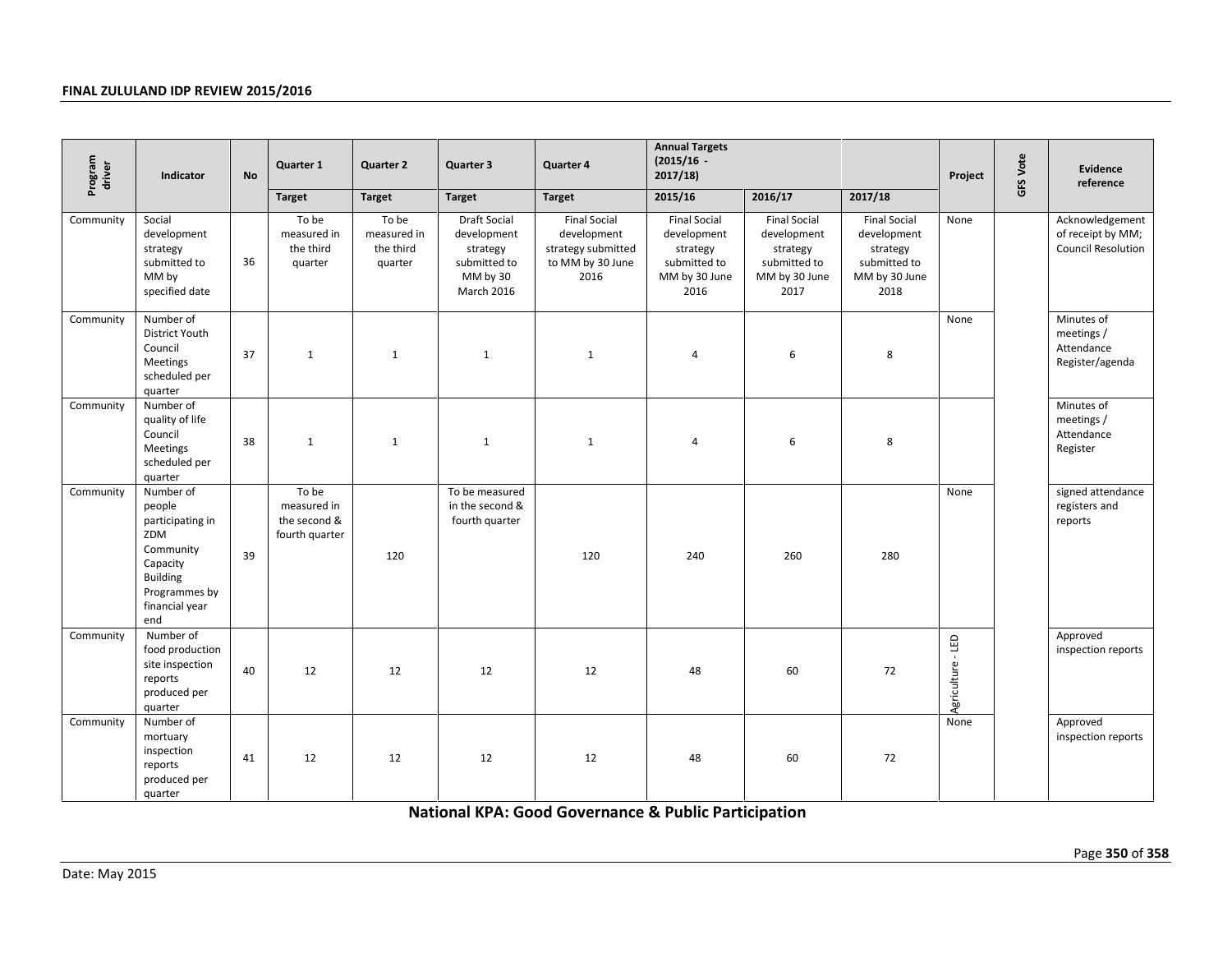| Program<br>driver<br>Indicator                   |                                                                                                                           | <b>No</b> | Quarter 1                                                                               | <b>Quarter 2</b>                              | Quarter 3                                                             | Quarter 4                                                                               | <b>Annual Targets</b><br>$(2015/16 -$<br>2017/18)                                              |                                                                                                |                                                                                                | Project | GFS Vote               | Evidence<br>reference                                      |
|--------------------------------------------------|---------------------------------------------------------------------------------------------------------------------------|-----------|-----------------------------------------------------------------------------------------|-----------------------------------------------|-----------------------------------------------------------------------|-----------------------------------------------------------------------------------------|------------------------------------------------------------------------------------------------|------------------------------------------------------------------------------------------------|------------------------------------------------------------------------------------------------|---------|------------------------|------------------------------------------------------------|
|                                                  |                                                                                                                           |           | <b>Target</b>                                                                           | <b>Target</b>                                 | <b>Target</b>                                                         | <b>Target</b>                                                                           | 2015/16                                                                                        | 2016/17                                                                                        | 2017/18                                                                                        |         |                        |                                                            |
|                                                  |                                                                                                                           |           |                                                                                         |                                               |                                                                       | <b>Balance Scorecard Perspective</b>                                                    |                                                                                                |                                                                                                |                                                                                                |         |                        |                                                            |
| Community;<br>Finance;<br>Technical;<br>Planning | Percentage of<br>allocated grant<br>funds spent                                                                           | 42        | 20%                                                                                     | 40%                                           | 70%                                                                   | 100%                                                                                    | 100%                                                                                           | 100%                                                                                           | 100%                                                                                           | None    | Finances               | Financial<br>Statements;<br>Ledger                         |
| Finance                                          | Final fraud<br>prevention<br>strategy<br>reviewed and<br>submitted to<br>MM by<br>specified date                          | 43        | To be<br>measured in<br>the fourth<br>quarter                                           | To be<br>measured in<br>the fourth<br>quarter | To be measured<br>in the fourth<br>quarter                            | Draft fraud<br>prevention strategy<br>reviewed and<br>submitted to MM<br>by 30 Mar 2016 | Final fraud<br>prevention<br>strategy<br>reviewed and<br>submitted to<br>MM by 30 June<br>2016 | Final fraud<br>prevention<br>strategy<br>reviewed and<br>submitted to<br>MM by 30 June<br>2017 | Final fraud<br>prevention<br>strategy<br>reviewed and<br>submitted to<br>MM by 30 June<br>2018 | None    | Executive and Council  | Minutes of Audit<br>Committee                              |
| Municipal<br>Manager                             | 6 performance<br>agreements<br>signed by 56<br>Section<br>Managers by<br>specified date                                   | 44        | 6<br>performance<br>agreements<br>signed by<br>Section 56<br>Managers by<br>01 Jul 2014 | Measured in<br>the first<br>quarter           | Measured in the<br>first quarter                                      | Measured in the<br>first quarter                                                        | 6 performance<br>agreements<br>signed by<br>Section 56<br>Managers by 01<br>Jul 2015           | 6 performance<br>agreements<br>signed by<br>Section 56<br>Managers by 01<br>Jul 2016           | 6 performance<br>agreements<br>signed by<br>Section 56<br>Managers by 01<br>Jul 2017           | None    |                        | Signed<br>performance<br>agreements,<br>Council resolution |
| Municipal<br>Manager                             | Average<br>number of<br>vacancies in<br>critical posts in<br>relation to<br>organogram by<br>end of the<br>financial year | 45        | $\overline{2}$                                                                          | $\overline{2}$                                | $\overline{2}$                                                        | $\overline{2}$                                                                          | $\overline{2}$                                                                                 | $\mathbf{1}$                                                                                   | $\mathbf 0$                                                                                    | None    |                        | Human resource<br>reports                                  |
| Finance                                          | Final risk<br>management<br>plan submitted<br>to MM by<br>specified date                                                  | 46        | To be<br>measured in<br>the third<br>quarter                                            | To be<br>measured in<br>the third<br>quarter  | Draft risk<br>management<br>plan submitted<br>to MM by 30<br>Mar 2016 | Final risk<br>management plan<br>submitted to MM<br>by 30 June 2016                     | Final risk<br>management<br>plan submitted<br>to MM by 30<br>June 2016                         | Final risk<br>management<br>plan submitted<br>to MM by 30<br>June 2017                         | Final risk<br>management<br>plan submitted<br>to MM by 30<br>June 2018                         | None    | <i><u>Finances</u></i> | Minutes of Audit<br>Committee                              |
|                                                  |                                                                                                                           |           |                                                                                         |                                               |                                                                       | National KPA: Municipal transformation and institutional development                    |                                                                                                |                                                                                                |                                                                                                |         |                        |                                                            |
|                                                  |                                                                                                                           |           |                                                                                         |                                               |                                                                       | <b>Balance Scorecard Perspective</b>                                                    |                                                                                                |                                                                                                |                                                                                                |         |                        |                                                            |
| Date: May 2015                                   |                                                                                                                           |           |                                                                                         |                                               |                                                                       |                                                                                         |                                                                                                |                                                                                                |                                                                                                |         |                        | Page 351 of 3                                              |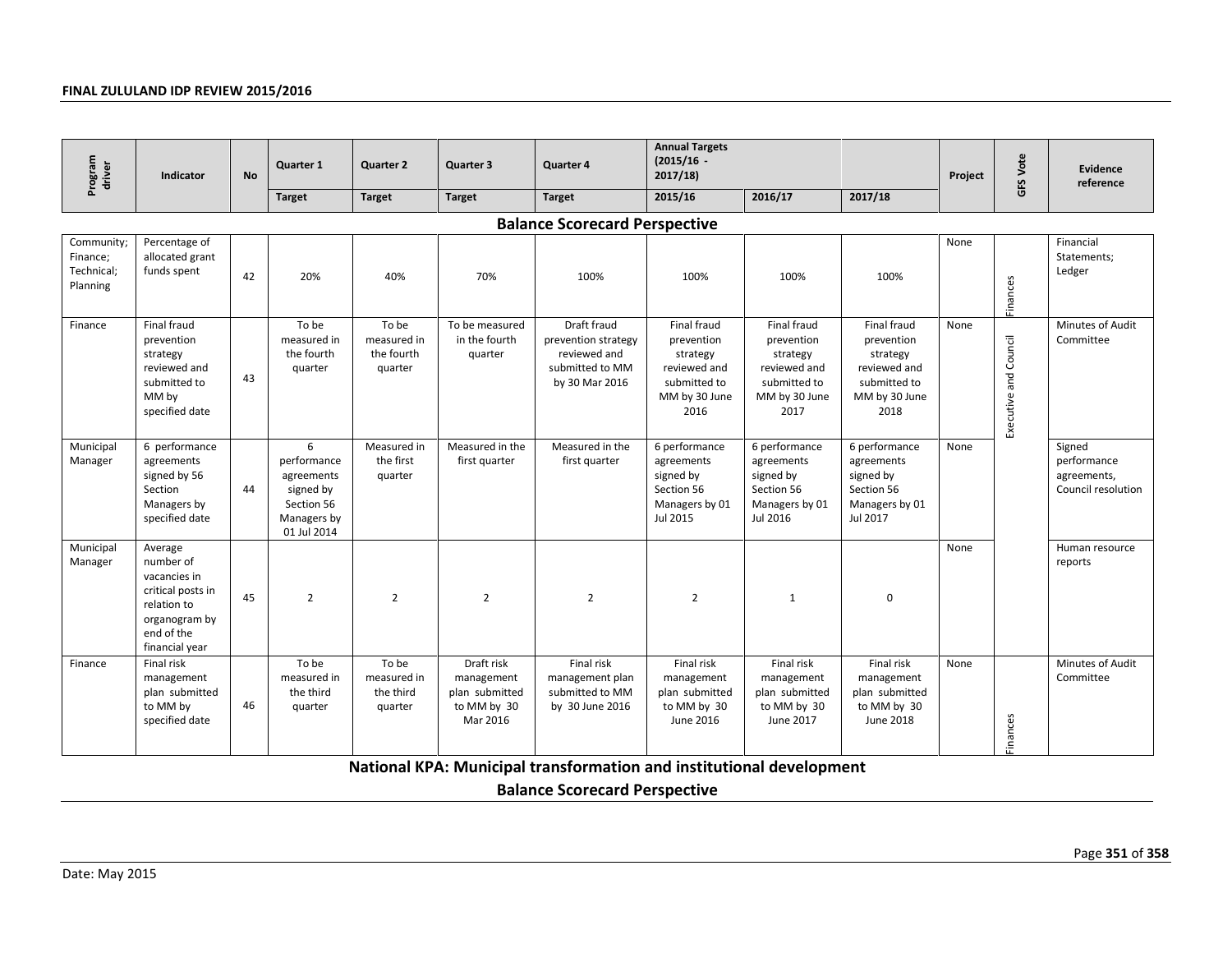| Program<br>driver | Indicator                                                                                                                         | <b>No</b> | Quarter 1                                                     | <b>Quarter 2</b>                                              | Quarter 3                                                                                         | Quarter 4                                                                                       | <b>Annual Targets</b><br>$(2015/16 -$<br>2017/18                                                   |                                                                                                    |                                                                                                           | Project | <b>GFS Vote</b> | <b>Evidence</b><br>reference                                                     |
|-------------------|-----------------------------------------------------------------------------------------------------------------------------------|-----------|---------------------------------------------------------------|---------------------------------------------------------------|---------------------------------------------------------------------------------------------------|-------------------------------------------------------------------------------------------------|----------------------------------------------------------------------------------------------------|----------------------------------------------------------------------------------------------------|-----------------------------------------------------------------------------------------------------------|---------|-----------------|----------------------------------------------------------------------------------|
|                   |                                                                                                                                   |           | <b>Target</b>                                                 | <b>Target</b>                                                 | <b>Target</b>                                                                                     | <b>Target</b>                                                                                   | 2015/16                                                                                            | 2016/17                                                                                            | 2017/18                                                                                                   |         |                 |                                                                                  |
| Planning          | Number of<br>stakeholder<br>alignment<br>meetings held<br>by end of the<br>financial year                                         | 47        | $\overline{2}$                                                | $\overline{2}$                                                | $\overline{2}$                                                                                    | $\overline{2}$                                                                                  | 8                                                                                                  | 10                                                                                                 | 12                                                                                                        | None    |                 | Minutes of<br>meetings /<br>Attendance<br>register                               |
| Planning          | Date of<br>submission of<br>2016/2017 IDP<br>Framework Plan<br>to Council for<br>adoption                                         | 48        | 30 Sep 2015                                                   | Measured in<br>the first<br>quarter                           | Measured in the<br>first quarter                                                                  | Measured in the<br>first quarter                                                                | <b>IDP Framework</b><br>Plan submitted<br>to Council for<br>adoption by 30<br>Sept 2015            | <b>IDP Framework</b><br>Plan submitted<br>to Council for<br>adoption by 30<br>Sept 2016            | <b>IDP Framework</b><br>Plan submitted<br>to Council for<br>adoption by 30<br>Sept 2017                   | None    |                 | Council<br>Resolution,<br>Minutes of<br>meeting                                  |
| Planning          | <b>Final Spatial</b><br>Development<br>Framework<br>submitted to<br>Council by<br>specified date                                  | 49        | To be<br>measured in<br>the third<br>quarter                  | To be<br>measured in<br>the third<br>quarter                  | <b>Draft Spatial</b><br>Development<br>Framework<br>submitted to<br>Council by 30<br>Mar 2016     | <b>Final Spatial</b><br>Development<br>Framework<br>submitted to<br>Council by 30 Jun<br>2016   | Spatial<br>Development<br>Framework<br>submitted to<br>Council by 30<br>June 2016                  | Spatial<br>Development<br>Framework<br>submitted to<br>Council by 30<br>June 2017                  | Spatial<br>Development<br>Framework<br>submitted to<br>Council by 30<br>June 2018                         | None    |                 | Council<br>Resolution,<br>Minutes of<br>meeting                                  |
| Planning          | Integrated<br>Development<br>plan 2016/2017<br>submitted to<br>Council for<br>adoption by<br>specified date                       | 50        | To be<br>measured in<br>the third<br>quarter                  | To be<br>measured in<br>the third<br>quarter                  | Draft Integrated<br>Development<br>Plan submitted<br>to Council for<br>approval by 30<br>May 2016 | Final Integrated<br>Development Plan<br>submitted to<br>Council for approval<br>by 30 June 2016 | Final Integrated<br>Development<br>Plan submitted<br>to Council for<br>approval by 30<br>June 2016 | Final Integrated<br>Development<br>Plan submitted<br>to Council for<br>approval by 30<br>June 2017 | Final Integrated<br>Development<br>Plan submitted<br>to Council for<br>approval by 30<br><b>June 2018</b> | None    | Planning        | Council resolution                                                               |
| Planning          | Percentage of<br>environmental<br>applications<br>responded to<br>within 40 days<br>of receipt by<br>end of the<br>financial year | 51        | 80% of<br>received<br>applications<br>dealt within<br>40 days | 80% of<br>received<br>applications<br>dealt within<br>40 days | 80% of received<br>applications<br>dealt within 40<br>days                                        | 80% of received<br>applications dealt<br>within 40 days                                         | 80% of received<br>applications<br>dealt within 40<br>days                                         | 90% of received<br>applications<br>dealt within 40<br>days                                         | 100% of<br>received<br>applications<br>dealt within 40<br>days                                            | None    |                 | collaborator<br>report; letters of<br>response from<br>ZDM faxed to<br>applicant |
| Date: May 2015    |                                                                                                                                   |           |                                                               |                                                               |                                                                                                   |                                                                                                 |                                                                                                    |                                                                                                    |                                                                                                           |         |                 | Page 352 of 3!                                                                   |